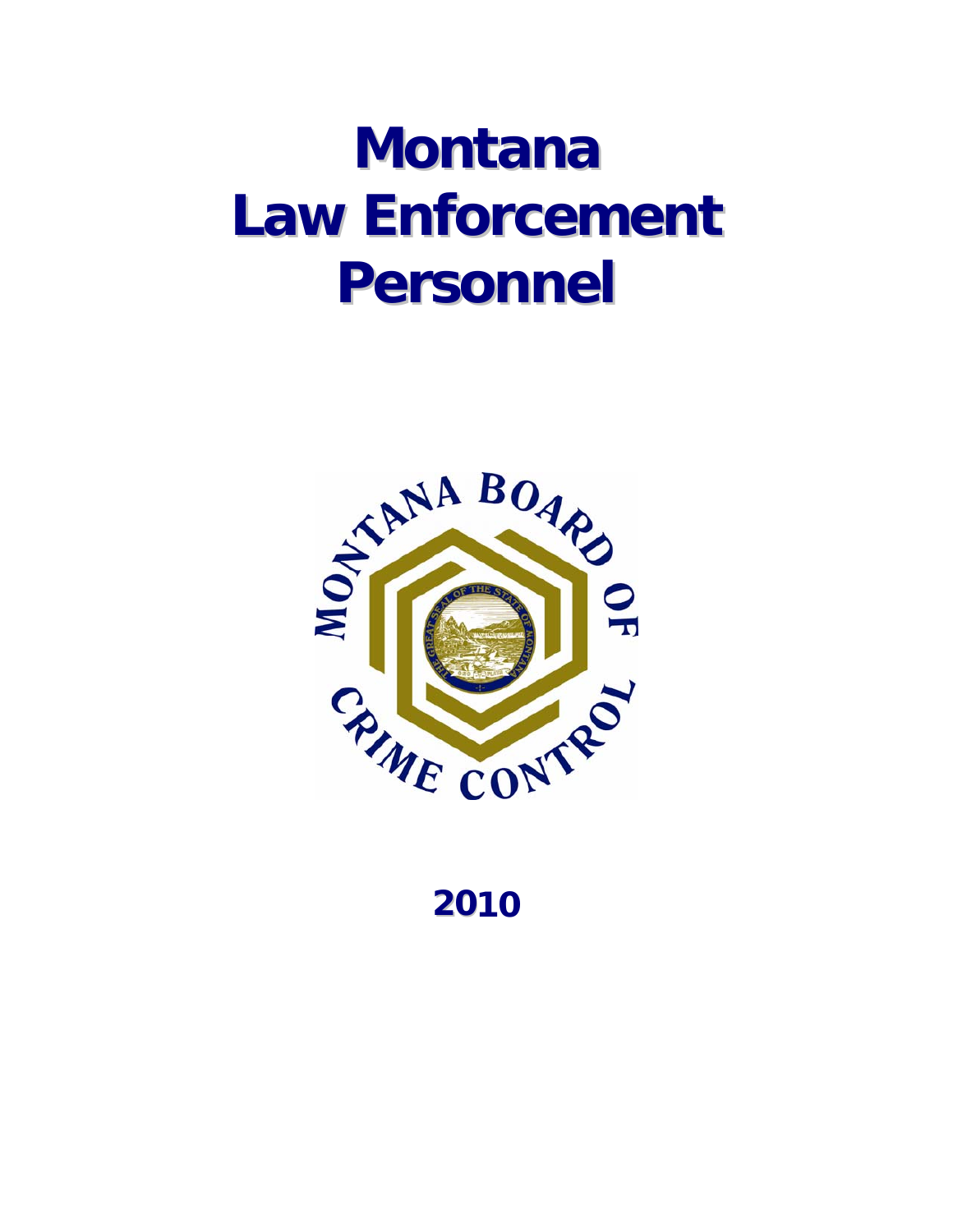Published by the Montana Board of Crime Control (MBCC) Statistical Analysis Center

Mike Anderson, Chair Don Merritt, Acting Executive Director

 Jimmy Steyee, SAC Director/Statistician Prepared by Kathy Ruppert, Data Manager

> Published: July 2011

5 S Last Chance Gulch PO Box 1408 Helena MT 59620-1408 (406) 444-3604 Fax (406) 444-4722 TTY (406) 444-7099 mbcc@mt.gov

Alternative formats of this document will be provided upon request. Persons with disabilities who require this material in another format should contact the Montana Board of Crime Control at 5 S Last Chance Gulch PO Box 1408 Helena MT 59620-1408 Phone (406) 444-3604 Fax (406) 444-4722 TTY (406) 444-7099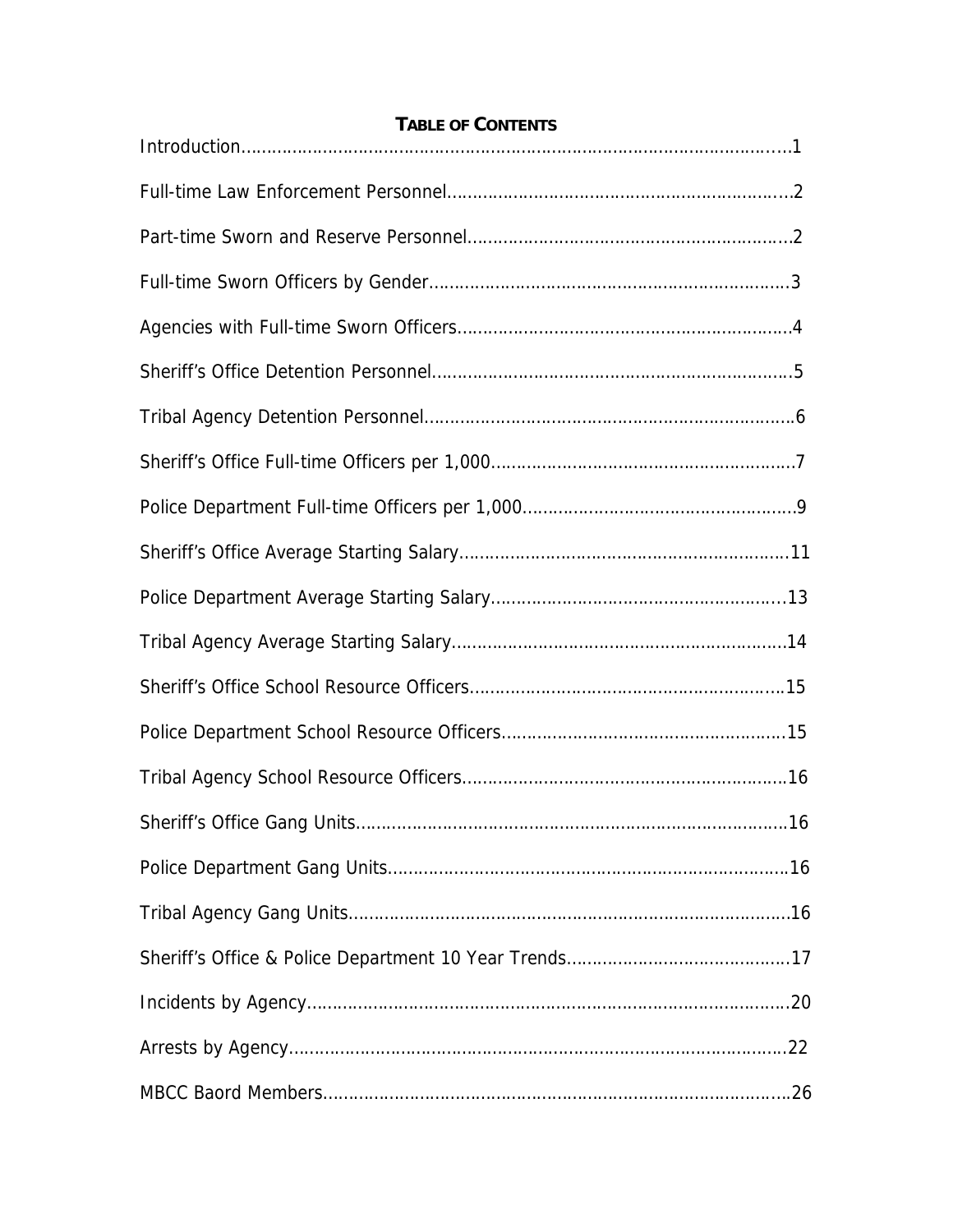### **2010 LAW ENFORCEMENT PERSONNEL**

 The Montana Board of Crime Control (MBCC) conducts an annual personnel survey of the state's law enforcement agencies. The survey is used to determine the number and type of personnel employed by Montana law enforcement agencies as of October 31 of that year.

 The law enforcement agencies include police departments, county sheriffs' offices, state agencies whose employees have the power of arrest, Tribal law enforcement agencies, university police, and airport securities. Federal employees working in Montana i.e. Federal Bureau of Investigation, Drug Enforcement Agency, and Border Patrol are not included in the survey.

 A total of 126 law enforcement agencies responded to the 2010 survey. Information for six agencies (Hardin and Broadus Police Departments; Division of Criminal Investigation – DOJ and Department of Livestock; Logan International and Missoula County Airports) was not available. The MBCC would not be able to present this information if it weren't for the cooperation of these law enforcement agencies. The effort and time that went into completing the survey are greatly appreciated.

 Sworn officers are those with the power to make arrests. A sworn officer may be either a staff or line officer. Staff officer functions are primarily administrative, while a line officer basically provides direct services. Civilian employees in sheriffs' offices and police departments typically include the detention officers, dispatchers, records personnel, and office staff. They do not have powers of arrest. Part-time law enforcement officers have the same powers as full-time officers. Reserve personnel are part-time volunteer members of a law enforcement agency. The appointing authority has control of a reserve officer's scope of authority.

 An estimated total population of 989,415 for 2010 was used to calculate the statewide rate per capita. This population includes police departments and county sheriffs' offices. The United States Department of Justice, Federal Bureau of Investigation, provides this estimated population. An additional 33,042 was used to account for University of Montana and Montana State University students. Family members of students living in university housing are included.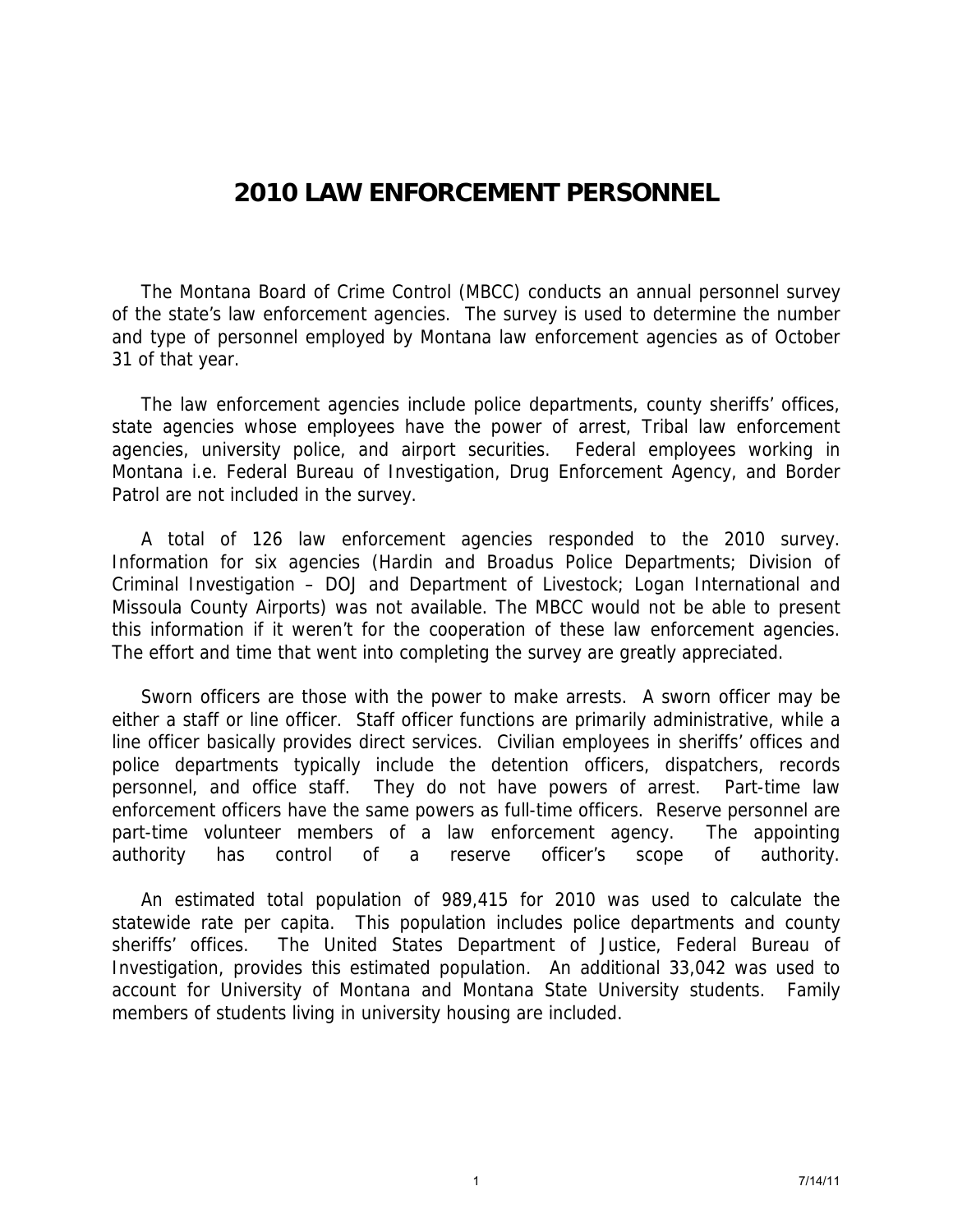| <b>Full-time Law Enforcement Personnel</b> |                              |                           |                              |                                            |  |  |  |
|--------------------------------------------|------------------------------|---------------------------|------------------------------|--------------------------------------------|--|--|--|
| <b>Type of Agency</b>                      | Number of<br><b>Agencies</b> | Sworn<br><b>Personnel</b> | Civilian<br><b>Personnel</b> | <b>Total Full-time</b><br><b>Employees</b> |  |  |  |
| <b>Sheriff's Offices</b>                   | 56                           | 737                       | 785                          | 1,522                                      |  |  |  |
| <b>Police Departments</b>                  | 52                           | 736                       | 166                          | 902                                        |  |  |  |
| Total PD & SO                              | 108                          | 1,473                     | 951                          | 2,424                                      |  |  |  |
|                                            |                              |                           |                              |                                            |  |  |  |
| Airport Security                           | 3                            | 11                        | 0                            | 11                                         |  |  |  |
| <b>State Agencies</b>                      | 5                            | 434                       | 65                           | 499                                        |  |  |  |
| <b>Tribal Agencies</b>                     | 7                            | 107                       | 49                           | 156                                        |  |  |  |
| <b>University Security</b>                 | 3                            | 38                        | 30                           | 68                                         |  |  |  |
| <b>Total, Other Agencies</b>               | 18                           | 590                       | 144                          | 734                                        |  |  |  |
|                                            |                              |                           |                              |                                            |  |  |  |
| <b>Statewide Totals</b>                    | 126                          | 2,063                     | 1,095                        | 3,158                                      |  |  |  |

| <b>Part-time Sworn and Reserve Personnel</b>                      |                                   |                                    |  |  |  |  |  |
|-------------------------------------------------------------------|-----------------------------------|------------------------------------|--|--|--|--|--|
|                                                                   | <b>Reserve</b><br><b>Officers</b> | Part-time<br><b>Sworn Officers</b> |  |  |  |  |  |
| <b>Sheriff's Offices</b>                                          | 362                               | 16                                 |  |  |  |  |  |
| <b>Total Agencies</b>                                             | 42                                | 12                                 |  |  |  |  |  |
|                                                                   |                                   |                                    |  |  |  |  |  |
| <b>Police Departments</b>                                         | 73                                | 37                                 |  |  |  |  |  |
| <b>Total Agencies</b>                                             | 27                                | 19                                 |  |  |  |  |  |
|                                                                   |                                   |                                    |  |  |  |  |  |
| <b>Total Sheriff's Offices &amp;</b><br><b>Police Departments</b> | 435                               | 53                                 |  |  |  |  |  |
| <b>Total Agencies</b>                                             | 69                                | 31                                 |  |  |  |  |  |

Police Departments does include 2 Universities.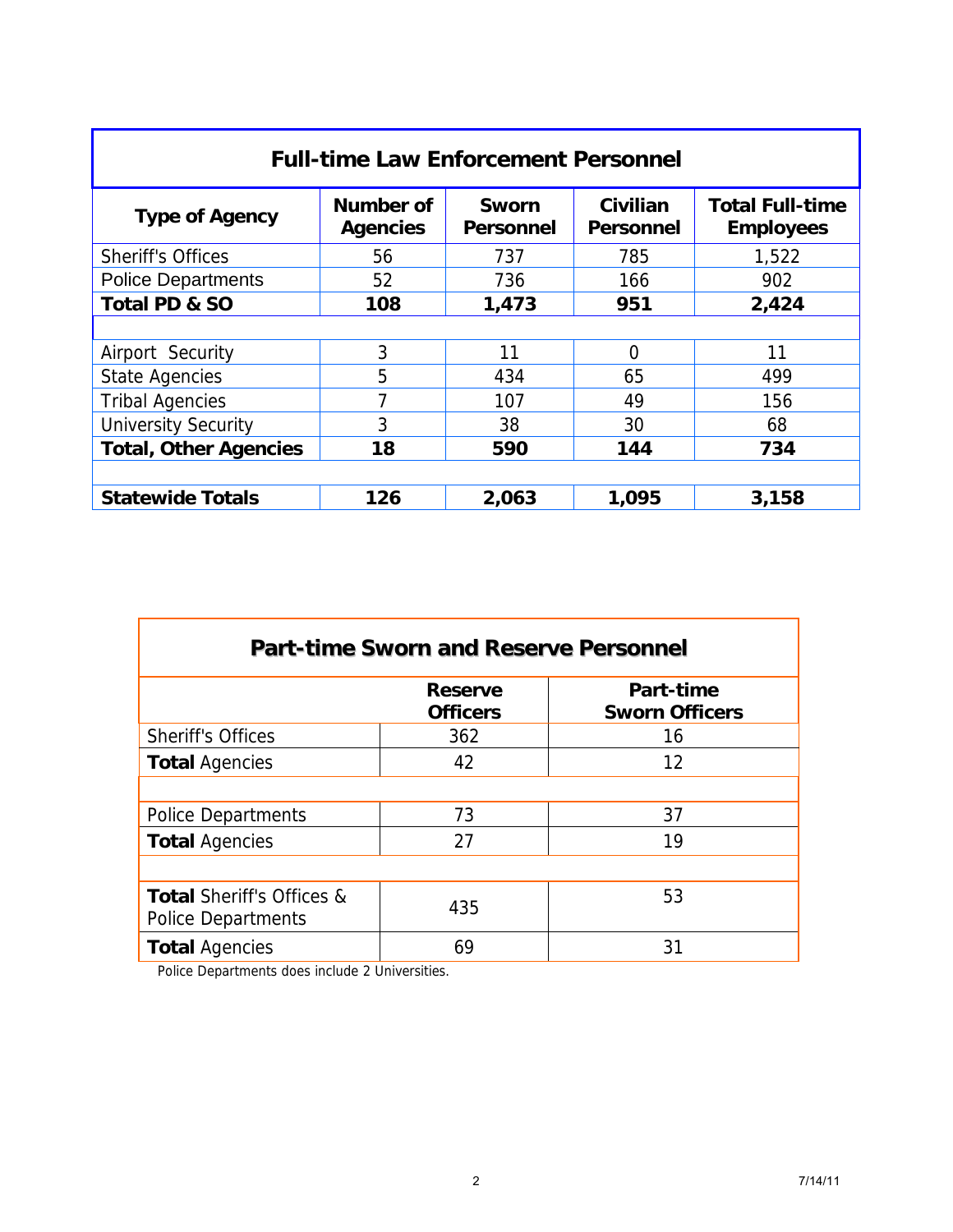| <b>Full-time Sworn Officers by Gender</b> |                                   |      |                                                      |    |  |  |  |
|-------------------------------------------|-----------------------------------|------|------------------------------------------------------|----|--|--|--|
| Agency                                    | Number of<br><b>Male Officers</b> | %    | <b>Number of</b><br><b>Female</b><br><b>Officers</b> | %  |  |  |  |
| <b>Sheriff's Offices</b>                  | 703                               | 95%  | 34                                                   | 5% |  |  |  |
| <b>Police Departments</b>                 | 684                               | 93%  | 52                                                   | 7% |  |  |  |
| <b>Subtotal</b>                           | 1,387                             | 94%  | 86                                                   | 6% |  |  |  |
| <b>Airport Security</b>                   | 11                                | 100% | 0                                                    | 0% |  |  |  |
| <b>State Agencies</b>                     | 409                               | 94%  | 25                                                   | 6% |  |  |  |
| <b>Tribal Agencies</b>                    | 98                                | 92%  | 9                                                    | 8% |  |  |  |
| <b>University Security</b>                | 35                                | 92%  | 3                                                    | 8% |  |  |  |
| <b>Totals</b>                             | 1,940                             | 94%  | 123                                                  | 6% |  |  |  |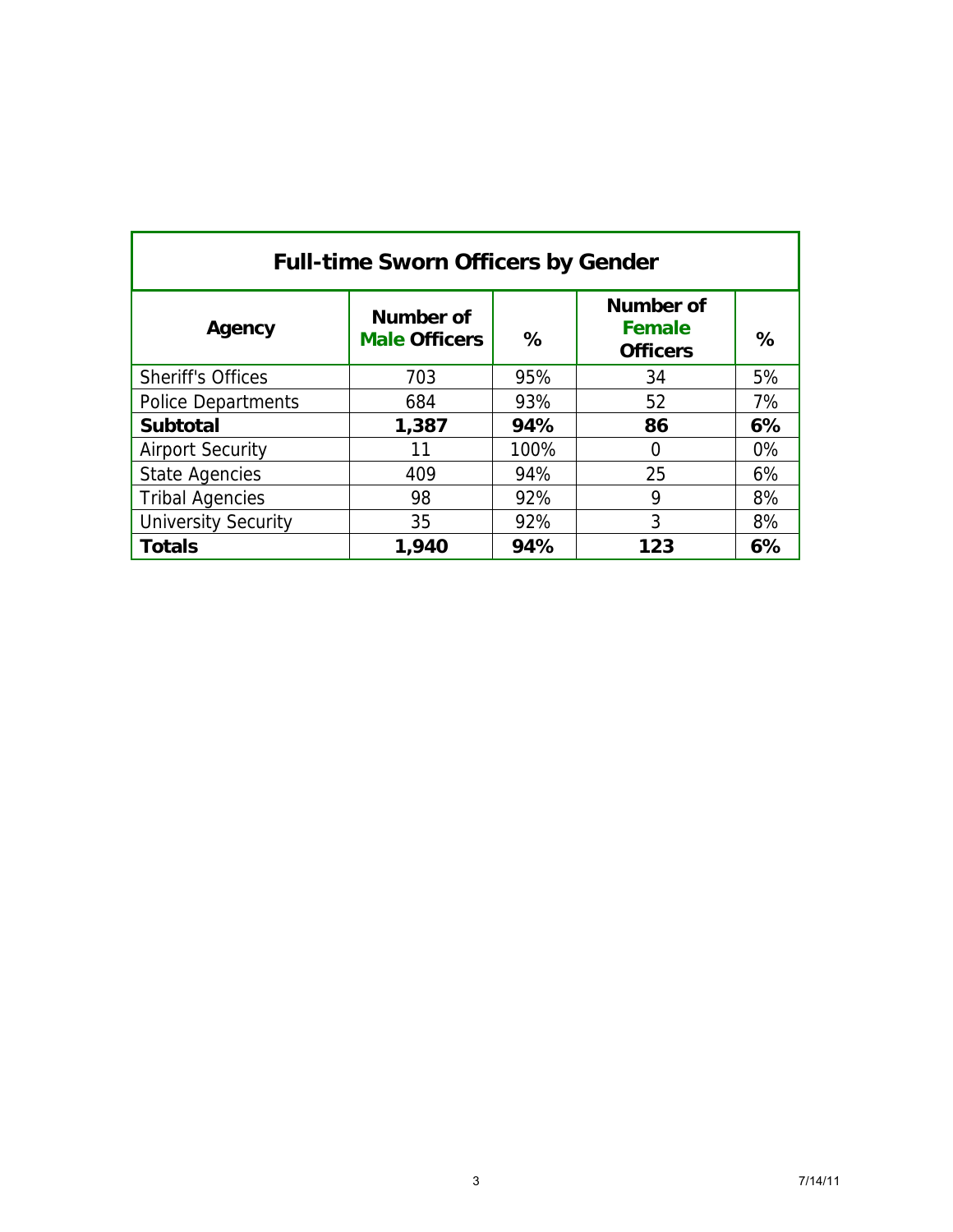| <b>Agencies with Full-time Sworn Officers</b>             |                       |                  |  |  |  |  |
|-----------------------------------------------------------|-----------------------|------------------|--|--|--|--|
| <b>State Agencies</b>                                     | <b>Number of</b>      | <b>Number of</b> |  |  |  |  |
|                                                           | <b>Sworn Officers</b> | <b>Civilians</b> |  |  |  |  |
| Department of Corrections                                 | 3                     | 3                |  |  |  |  |
| Fish, Wildlife and Parks, DOJ                             | $\overline{102}$      | 6                |  |  |  |  |
| Gambling Investigation Bureau, DOJ                        | $\overline{21}$       | 3                |  |  |  |  |
| Highway Patrol Division, DOJ                              | 226                   | 53               |  |  |  |  |
| Motor Carriers, DOT                                       | $\overline{82}$       | $\overline{0}$   |  |  |  |  |
| <b>Total 5 Agencies</b>                                   | 434                   | 65               |  |  |  |  |
|                                                           |                       |                  |  |  |  |  |
| <b>Universities</b>                                       |                       |                  |  |  |  |  |
| Montana State University Police Department                | 17                    | 16               |  |  |  |  |
| University of Montana Office of Public Security           | 13                    | 12               |  |  |  |  |
| Montana State University - Billings Police Department     | 8                     | $\overline{2}$   |  |  |  |  |
| <b>Total 3 Agencies</b>                                   | 38                    | 30               |  |  |  |  |
|                                                           |                       |                  |  |  |  |  |
| <b>Airports</b>                                           |                       |                  |  |  |  |  |
| <b>Bert Mooney Airport Police</b>                         | $\overline{3}$        | $\overline{0}$   |  |  |  |  |
| Gallatin Airport Authority Department of Public Safety    | 7                     | $\overline{0}$   |  |  |  |  |
| <b>Great Falls International Airport Authority Police</b> | 1                     | $\overline{0}$   |  |  |  |  |
| <b>Total 3 Agencies</b>                                   | 11                    | $\mathbf 0$      |  |  |  |  |
|                                                           |                       |                  |  |  |  |  |
| <b>Tribal Agencies</b>                                    |                       |                  |  |  |  |  |
| <b>BIA Office of Justice Services, Crow Agency</b>        | $\overline{15}$       | 6                |  |  |  |  |
| <b>Blackfeet Law Enforcement Services</b>                 | 11                    | 11               |  |  |  |  |
| <b>Flathead Tribal Police Department</b>                  | 24                    | $\overline{7}$   |  |  |  |  |
| Fort Belknap Tribal Police Department                     | 13                    | 6                |  |  |  |  |
| Fort Peck Tribes Department of Law & Justice Police       | $\overline{22}$       | $\overline{2}$   |  |  |  |  |
| Northern Cheyenne Agency                                  | 15                    | $\overline{7}$   |  |  |  |  |
| <b>Rocky Boy Tribal LEA</b>                               | 7                     | 10               |  |  |  |  |
| <b>Total 7 Agencies</b>                                   | $\overline{107}$      | 49               |  |  |  |  |

Agencies missing data: State Agencies Division of Criminal Investigations, DOJ Department of Livestock

Airports Logan International Airport Missoula County Airport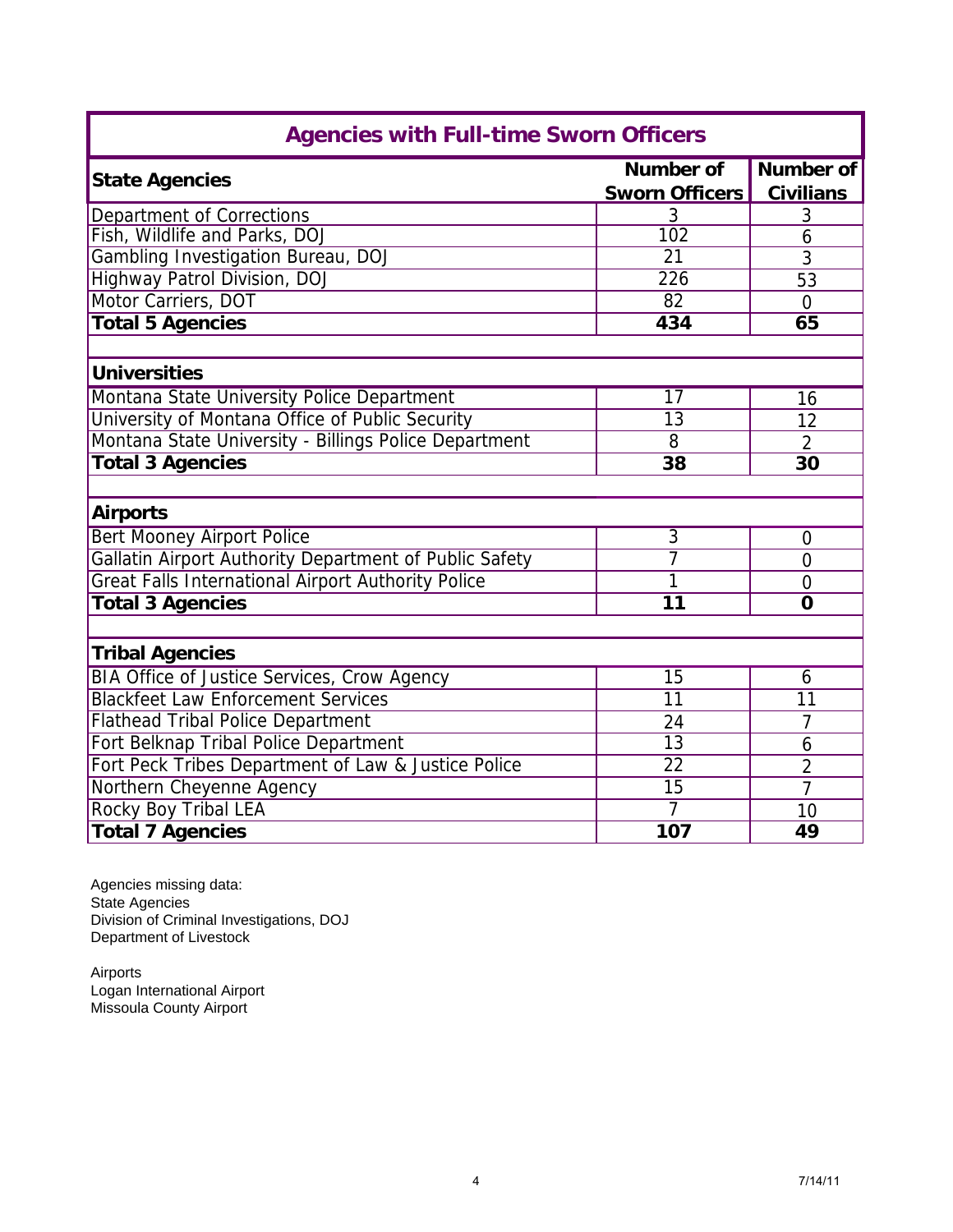| Agency                                  | Population | <b>Adult Detention</b><br><b>Officers</b> | <b>Juvenile Detention</b><br><b>Officers</b> | <b>Total Detention</b><br>Personnel |
|-----------------------------------------|------------|-------------------------------------------|----------------------------------------------|-------------------------------------|
| <b>Beaverhead Sheriff's Office</b>      | 4,764      | 5                                         | 0                                            | 5                                   |
| <b>Big Horn Sheriff's Office</b>        | 13,136     | 6                                         | 0                                            | 6                                   |
| <b>Broadwater Sheriff's Office</b>      | 4,869      | 6                                         | $\Omega$                                     | 6                                   |
| Cascade Sheriff's Office                | 22,929     | 83                                        | $\mathbf 0$                                  | 83                                  |
| Chouteau Sheriff's Office               | 3,688      | $\overline{2}$                            | $\Omega$                                     | $\overline{2}$                      |
| <b>Custer Sheriff's Office</b>          | 3.074      | 8                                         | 0                                            | 8                                   |
| Dawson Sheriff's Office                 | 3,932      | 48                                        | 0                                            | 48                                  |
| Anaconda-Deer Lodge Law                 |            |                                           |                                              |                                     |
| <b>Enforcement Agency</b>               | 8,792      | 6                                         | $\mathbf 0$                                  | 6                                   |
| <b>Fallon Sheriff's Office</b>          | 1,088      | 5                                         | $\Omega$                                     | 5                                   |
| <b>Fergus Sheriff's Office</b>          | 5,279      | 6                                         | 0                                            | 6                                   |
| <b>Flathead Sheriff's Office</b>        | 54,952     | 26                                        | 10                                           | 36                                  |
| <b>Gallatin Sheriff's Office</b>        | 38,832     | 31                                        | 0                                            | 31                                  |
| <b>Glacier Sheriff's Office</b>         | 10.495     | 6                                         | $\Omega$                                     | 6                                   |
| <b>Hill Sheriff's Office</b>            | 7,015      | 9                                         | $\Omega$                                     | 9                                   |
| Jefferson Sheriff's Office              | 10,192     | $\overline{4}$                            | $\overline{0}$                               | 4                                   |
| Lake County Sheriff's Office            | 20,772     | 17                                        | 0                                            | 17                                  |
| Lewis & Clark Sheriff's Office          | 30,266     | 23                                        | $\mathbf 0$                                  | 23                                  |
| <b>Liberty Sheriff's Office</b>         | 1,723      | 5                                         | $\mathbf 0$                                  | 5                                   |
| Lincoln Sheriff's Office                | 13,960     | 7                                         | 0                                            | 7                                   |
| Madison Sheriff's Office                | 6.491      | $\overline{2}$                            | $\Omega$                                     | $\overline{2}$                      |
| Mineral Sheriff's Office                | 3,853      | 4                                         | $\mathbf 0$                                  | $\overline{4}$                      |
| Missoula Sheriff's Office               | 40,108     | 77                                        | 17                                           | 94                                  |
| Musselshell Sheriff's Office            | 4.641      | 8                                         | $\Omega$                                     | 8                                   |
| Park Sheriff's Office                   | 8.606      | 8                                         | 0                                            | 8                                   |
| Pondera Sheriff's Office                | 3,317      | 9                                         | 0                                            | 9                                   |
| Ravalli Sheriff's Office                | 32,367     | 19                                        | 0                                            | 19                                  |
| <b>Richland Sheriff's Office</b>        | 4,489      | 10                                        | 11                                           | $\overline{21}$                     |
| Roosevelt Sheriff's Office              | 6,649      | 8                                         | $\mathbf 0$                                  | 8                                   |
| Rosebud Sheriff's Office                | 6,910      | 4                                         | 0                                            | $\overline{4}$                      |
| Sanders Sheriff's Office                | 7.949      | 3                                         | 0                                            | 3                                   |
| <b>Butte-Silver Bow Law Enforcement</b> | 33,009     | 28                                        | $\Omega$                                     |                                     |
| Department                              |            |                                           |                                              | 28                                  |
| Toole Sheriff's Office                  | 5.174      | 2                                         | 0                                            | $\overline{2}$                      |
| <b>Valley Sheriff's Office</b>          | 3,879      | 4                                         | $\Omega$                                     | $\overline{4}$                      |
| <b>Wheatland Sheriff's Office</b>       | 2,038      | 4                                         | $\mathbf 0$                                  | 4                                   |
| <b>Yellowstone Sheriff's Office</b>     | 32,487     | 51                                        | $\overline{0}$                               | 51                                  |
| <b>Totals</b><br><b>35 Agencies</b>     | 461,725    | 544                                       | 38                                           | 582                                 |

#### **SHERIFF'S OFFICE DETENTION PERSONNEL**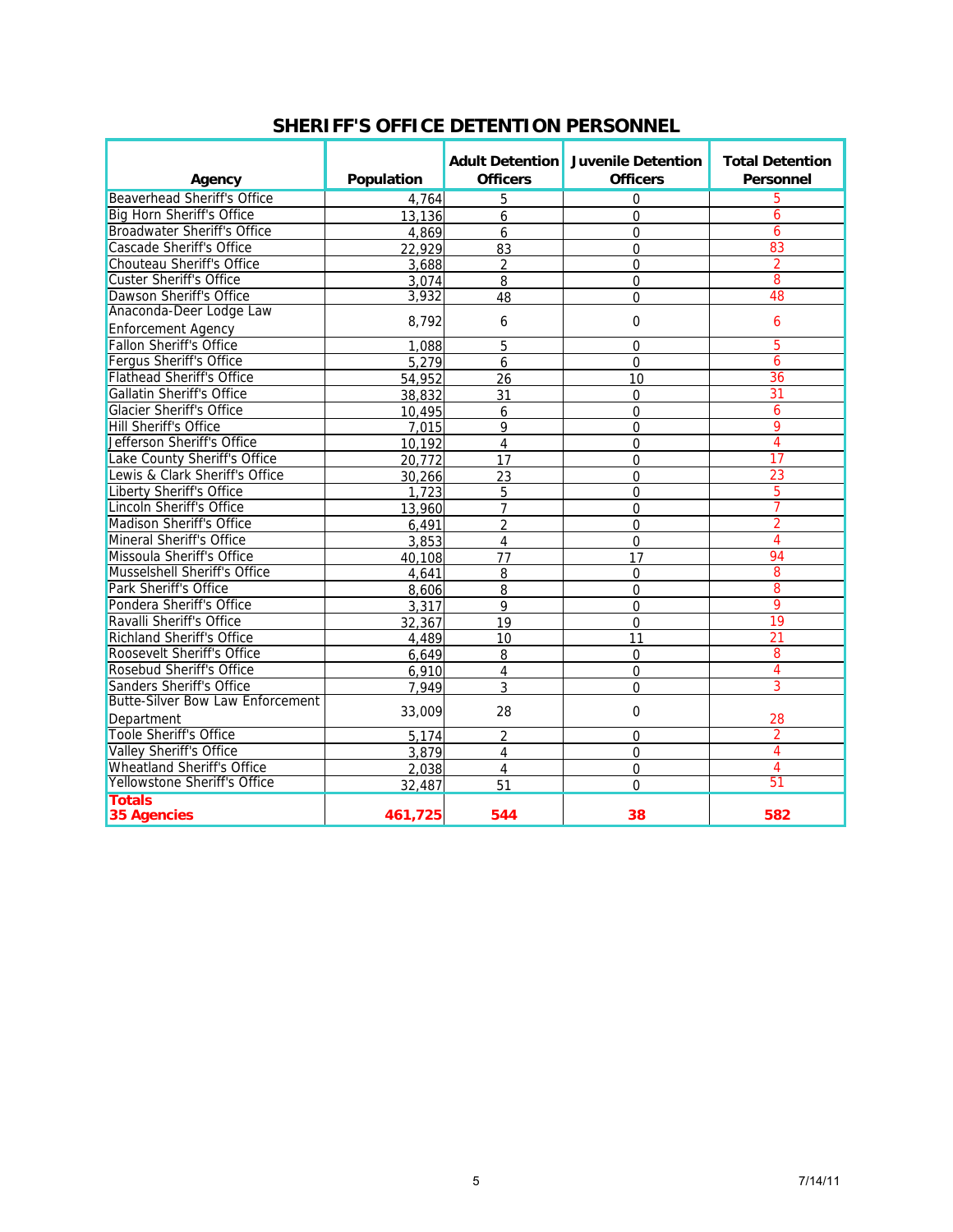| Agency                                             | <b>Adult</b><br><b>Officers</b> | <b>Juvenile</b><br><b>Detention Detention</b><br><b>Officers</b> | Total<br><b>Detention</b><br><b>Personnel</b> |
|----------------------------------------------------|---------------------------------|------------------------------------------------------------------|-----------------------------------------------|
| <b>BIA Office of Justice Services, Crow Agency</b> |                                 |                                                                  |                                               |
| <b>Flathead Tribal Police Department</b>           |                                 |                                                                  |                                               |
| Fort Peck Tribes Department of Law &               |                                 |                                                                  |                                               |
| Northern Cheyenne Agency                           |                                 | 101                                                              |                                               |
| <b>Rocky Boy Tribal LEA</b>                        |                                 |                                                                  |                                               |
| <b>Totals</b><br><b>5 Agencies</b>                 | 32                              | 19                                                               | 51                                            |

## **TRIBAL AGENCY DETENTION PERSONNEL**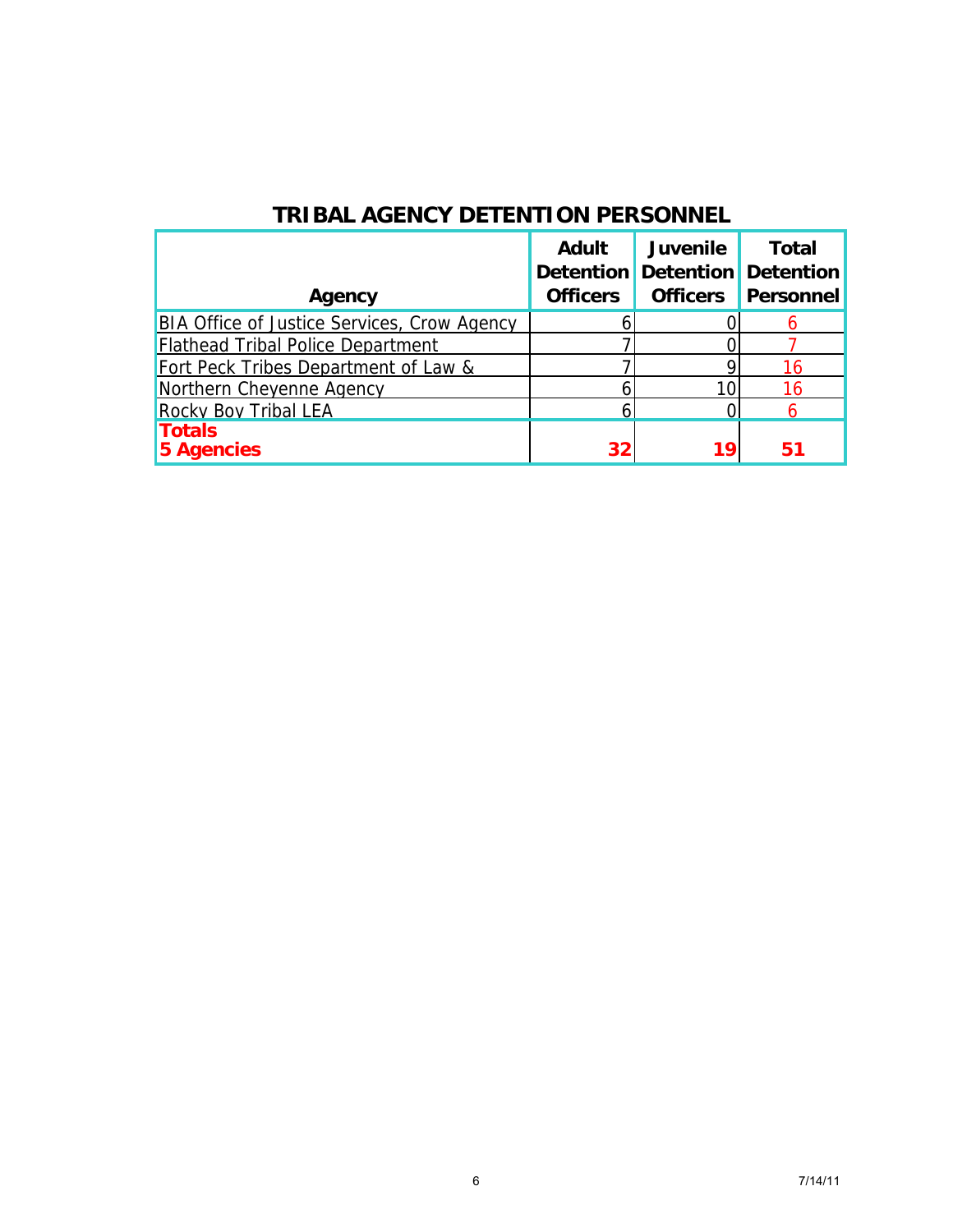#### **SHERIFF'S OFFICE FULL-TIME OFFICERS per 1,000**

| <b>Agency</b>                                                         | <b>Population</b> | <b>Male Sworn</b>             | <b>Female Sworn</b> | Total Full-time   Total Full-time   Total Full-time  <br><b>Sworn</b> | <b>Full-time Sworn</b><br>Officers per 1,000 |  |  |
|-----------------------------------------------------------------------|-------------------|-------------------------------|---------------------|-----------------------------------------------------------------------|----------------------------------------------|--|--|
|                                                                       |                   |                               |                     |                                                                       |                                              |  |  |
|                                                                       |                   | Population Over 25,000        |                     |                                                                       |                                              |  |  |
| Flathead County Sheriff's Office                                      | 54,952            | 51                            | $\overline{2}$      | 53                                                                    | 0.96                                         |  |  |
| Missoula County Sheriff's Office                                      | 40,108            | 47                            | $\mathbf{1}$        | 48                                                                    | 1.20                                         |  |  |
| Gallatin County Sheriff's Office                                      | 38,832            | 43                            | 5                   | 48                                                                    | 1.24                                         |  |  |
| Butte-Silver Bow Law Enforcement Department                           | 33,009<br>32,487  | 43<br>50                      | 6<br>4              | 49<br>54                                                              | 1.48<br>1.66                                 |  |  |
| Yellowstone County Sheriff's Office<br>Ravalli County Sheriffs Office | 32,367            | 30                            | $\mathbf 0$         | 30                                                                    | 0.93                                         |  |  |
| Lewis & Clark County Sheriff's Office                                 | 30,266            | 43                            | $\mathbf{1}$        | 44                                                                    | 1.45                                         |  |  |
| <b>Totals</b>                                                         |                   |                               |                     |                                                                       |                                              |  |  |
| <b>7 Agencies</b>                                                     | 262,021           | 307                           | 19                  | 326                                                                   | 1.24                                         |  |  |
|                                                                       |                   | Population 10,000 - 24,999    |                     |                                                                       |                                              |  |  |
| Cascade County Sheriff's Office                                       | 22,929            | 29                            | 3                   | 32                                                                    | 1.40                                         |  |  |
| Lake County Sheriff's Office                                          | 20,772            | 23                            | $\sqrt{2}$          | 25                                                                    | 1.20                                         |  |  |
| Lincoln County Sheriff's Office                                       | 13,960            | 20                            | $\mathbf 0$         | 20                                                                    | 1.43                                         |  |  |
| Big Horn County Sheriff's Office                                      | 13,136            | 14                            | $\mathbf{1}$        | 15                                                                    | 1.14                                         |  |  |
| <b>Glacier County Sheriff's Office</b>                                | 10,495            | 12                            | $\mathbf 0$         | 12                                                                    | 1.14                                         |  |  |
| Jefferson County Sheriff's Office                                     | 10,192            | $\overline{13}$               | $\mathbf 0$         | 13                                                                    | 1.28                                         |  |  |
| <b>Totals</b>                                                         |                   |                               |                     |                                                                       |                                              |  |  |
| <b>6 Agencies</b>                                                     | 91,484            | 111                           | 6                   | 117                                                                   | 1.28                                         |  |  |
|                                                                       |                   | Population 5,000 - 9,999      |                     |                                                                       |                                              |  |  |
| Anaconda-Deer Lodge Law Enforcement Agency                            | 8,792             | 17                            | $\mathbf{1}$        | 18                                                                    | 2.05                                         |  |  |
| Park County Sheriff's Office                                          | 8,606             | 12                            | $\mathbf 1$         | 13                                                                    | 1.51                                         |  |  |
| Sanders County Sheriff's Office                                       | 7,949             | 8                             | $\mathbf 0$         | 8                                                                     | 1.01                                         |  |  |
| Powell County Sheriff's Office                                        | 7,127             | 10                            | $\mathbf 0$         | 10                                                                    | 1.40                                         |  |  |
| Hill County Sheriff's Office                                          | 7,015             | 12                            | $\mathbf 1$         | 13                                                                    | 1.85                                         |  |  |
| Rosebud County Sheriff's Office                                       | 6,910             | 13                            | $\mathbf 0$         | 13                                                                    | 1.88                                         |  |  |
| Stillwater County Sheriff's Office                                    | 6,825             | $\overline{7}$                | $\mathbf 0$         | $\overline{7}$                                                        | 1.03                                         |  |  |
| Roosevelt County Sheriff's Office                                     | 6,649             | 11                            | 0                   | 11                                                                    | 1.65                                         |  |  |
| Madison County Sheriff's Office                                       | 6,491             | 10                            | 0                   | 10                                                                    | 1.54                                         |  |  |
| Teton County Sheriff's Office                                         | 6,094             | 9                             | $\mathbf 0$         | 9                                                                     | 1.48                                         |  |  |
| Carbon County Sheriff's Office                                        | 5,479             | 8                             | $\mathbf 0$         | 8                                                                     | 1.46                                         |  |  |
| Fergus County Sheriff's Office                                        | 5,279             | 8                             | $\mathbf 1$         | 9                                                                     | 1.70                                         |  |  |
| <b>Blaine County Sheriff's Office</b>                                 | 5,211             | 8                             | $\mathbf 0$         | 8                                                                     | 1.54                                         |  |  |
| Toole County Sheriff's Office                                         | 5,174             | 11                            | $\mathbf 1$         | 12                                                                    | 2.32                                         |  |  |
| <b>Totals</b>                                                         |                   |                               |                     |                                                                       |                                              |  |  |
| <b>14 Agencies</b>                                                    | 93,601            | 144                           | 5                   | 149                                                                   | 1.59                                         |  |  |
|                                                                       |                   | <b>Population Under 5,000</b> |                     |                                                                       |                                              |  |  |
| Broadwater County Sheriff's Office                                    | 4,869             | 9                             | 1                   | 10                                                                    | 2.05                                         |  |  |
| Beaverhead County Sheriff's Office                                    | 4,764             | 6                             | 0                   | 6                                                                     | 1.26                                         |  |  |
| Musselshell Sheriff's Office                                          | 4,641             | 8                             | $\mathbf 0$         | $\overline{8}$                                                        | 1.72                                         |  |  |
| Dawson County Sheriff's Office                                        | 3,932             | $\overline{4}$                | 1                   | 5                                                                     | 1.27                                         |  |  |
| Phillips County Sheriff's Office                                      | 3,914             | $\overline{7}$                | 0                   | 7                                                                     | 1.79                                         |  |  |
| Valley County Sheriff's Office                                        | 3,879             | 8                             | 0                   | $\, 8$                                                                | 2.06                                         |  |  |
| Mineral County Sheriff's Office                                       | 3,853             | 6                             | $\pmb{0}$           | 6                                                                     | 1.56                                         |  |  |
| Sweet Grass County Sheriff's Office                                   | 3,694             | 6                             | 0                   | 6                                                                     | 1.62                                         |  |  |
| Chouteau County Sheriffs Office                                       | 3,688             | 9                             | 0                   | 9                                                                     | 2.44                                         |  |  |
| <b>Richland County Sheriff's Office</b>                               | 3,649             | $\overline{7}$                | 0                   | 7                                                                     | 1.92                                         |  |  |
| Pondera County Sheriff's Office                                       | 3,317             | 9                             | 0                   | 9                                                                     | 2.71                                         |  |  |
| Sheridan County Sheriff's Office                                      | 3,191             | $\overline{7}$                | 0                   | $\overline{7}$                                                        | 2.19                                         |  |  |
| Custer County Sheriff's Office                                        | 3,074             | 6                             | 0                   | 6                                                                     | 1.95                                         |  |  |
| Granite County Sheriff's Office                                       | 2,902             | 5                             | $\pmb{0}$           | 5                                                                     | 1.72                                         |  |  |
| Judith Basin County Sheriff                                           | 2,038             | $\overline{4}$                | $\boldsymbol{0}$    | 4                                                                     | 1.96                                         |  |  |
| Wheatland County Sheriff's Office                                     | 2,038             | $\overline{4}$                | 1                   | 5                                                                     | 2.45                                         |  |  |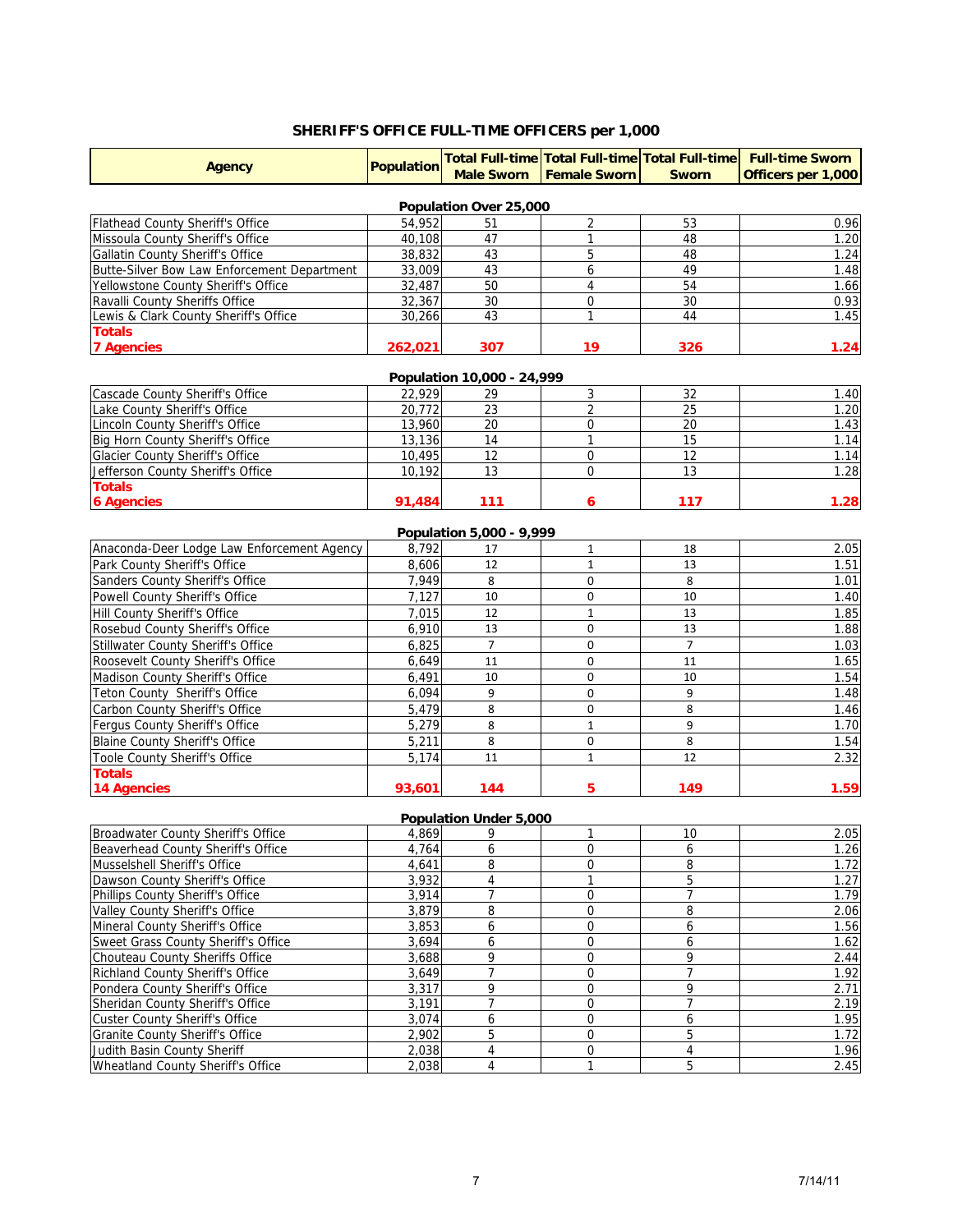| Meagher County Sheriff's Office         | 1,918     | 4              | $\mathbf 0$ | 4              | 2.09 |
|-----------------------------------------|-----------|----------------|-------------|----------------|------|
| Liberty County Sheriff's Office         | 1.723     | 5              | $\mathbf 0$ | 5              | 2.90 |
| Daniels County Sheriff's Office         | 1.686     | 3              | $\mathbf 0$ | 3              | 1.78 |
| Powder River County Sheriff's Office    | 1,657     | 3              | $\mathbf 0$ | 3              | 1.81 |
| McCone County Sheriff's Office          | 1,604     |                | $\mathbf 0$ | 4              | 2.49 |
| Carter County Sheriff's Office          | 1.197     | 3              | $\mathbf 0$ | 3              | 2.51 |
| Garfield County Sheriff's Office        | 1,172     | $\overline{2}$ | $\mathbf 0$ | 2              | 1.71 |
| Prairie County Sheriff's Office         | 1,108     | 3              | $\mathbf 0$ | 3              | 2.71 |
| Fallon County Sheriff's Office          | 1,088     | 3              | $\mathbf 0$ | 3              | 2.76 |
| <b>Golden Valley County Sheriff</b>     | 1.068     | $\overline{2}$ | $\mathbf 0$ | 2              | 1.87 |
| Wibaux County Sheriff's Office          | 887       | $\overline{2}$ | $\Omega$    | $\overline{2}$ | 2.25 |
| <b>Treasure County Sheriff's Office</b> | 596       |                |             | $\overline{2}$ | 3.36 |
| Petroleum County Sheriff's Office       | 438       |                | $\cap$      |                | 2.28 |
| <b>Totals</b>                           |           |                |             |                |      |
| <b>29 Agencies</b>                      | 73,585    | 141            | 4           | 145            | 1.97 |
| <b>Grand Totals</b>                     |           |                |             |                |      |
| <b>56 Agencies</b>                      | 520.691   | 703            | 34          | 737            | 1.42 |
|                                         |           |                |             |                |      |
| <b>Totals PD &amp; SO</b>               |           |                |             |                |      |
| 110 Agencies                            | 1,022,457 | 1,414          | 89          | 1,503          | 1.47 |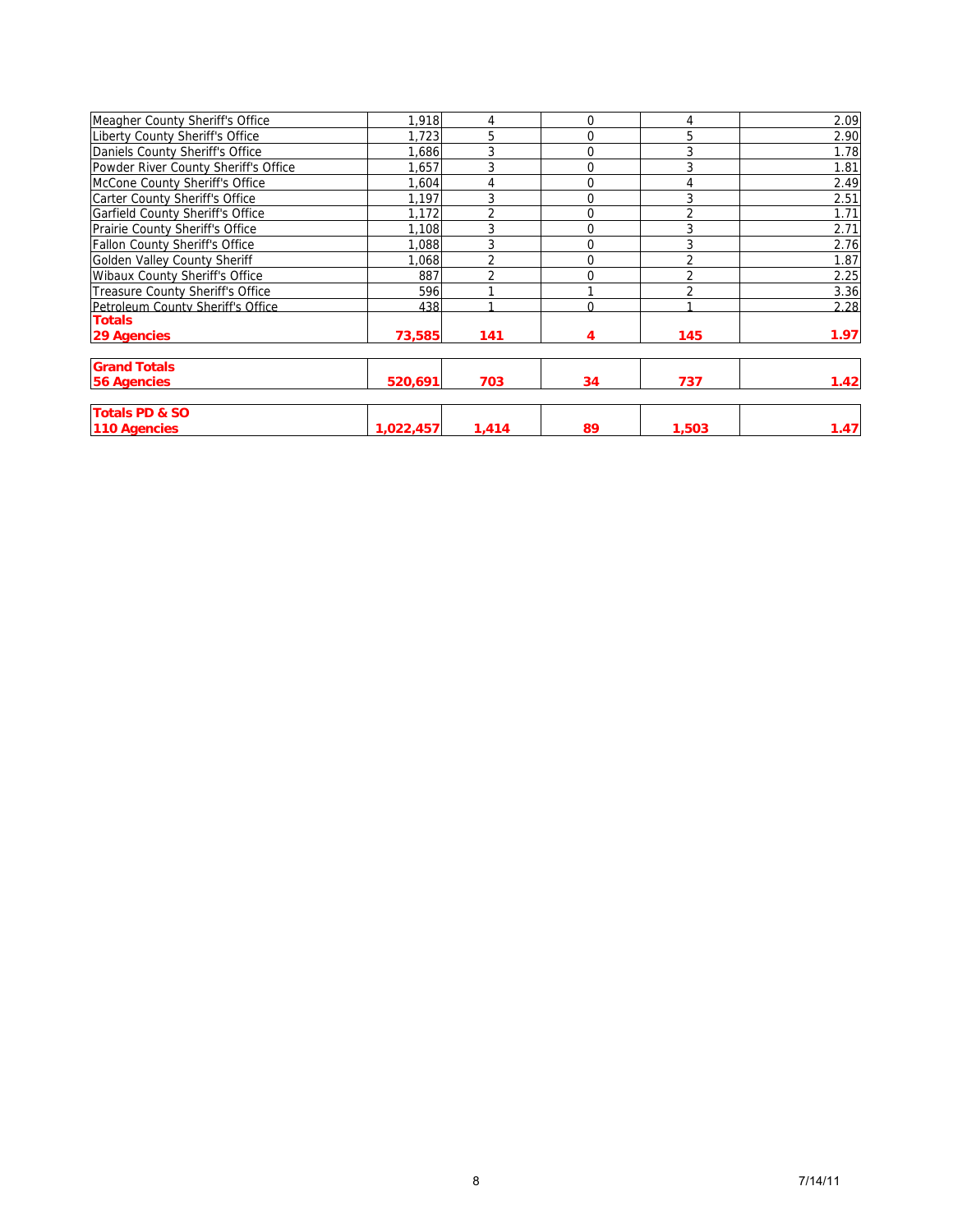#### **POLICE DEPARTMENT FULL-TIME OFFICERS per 1,000**

|                                                                 |                   |                                | Total Full-time   Total Full-time   Total Full-time |                     | <b>Full-time Sworn</b> |  |  |
|-----------------------------------------------------------------|-------------------|--------------------------------|-----------------------------------------------------|---------------------|------------------------|--|--|
| <b>Agency</b>                                                   | <b>Population</b> | <b>Male Sworn</b>              | <b>Female Sworn</b>                                 | <b>Sworn</b>        | Officers per 1,000     |  |  |
|                                                                 |                   |                                |                                                     |                     |                        |  |  |
|                                                                 |                   | Population Over 100,000        |                                                     |                     |                        |  |  |
| <b>Billings Police Department</b>                               | 108,039           | 111                            | 13                                                  | 124                 | 1.15                   |  |  |
| <b>Totals</b><br>1 Agency                                       | 108,039           | 111                            | 13                                                  | 124                 | 1.15                   |  |  |
|                                                                 |                   |                                |                                                     |                     |                        |  |  |
|                                                                 |                   | Population 50,000 - 99,999     |                                                     |                     |                        |  |  |
| Missoula Police Department                                      | 70,559            | 88                             | 12                                                  | 100                 | 1.42                   |  |  |
| <b>Great Falls Police Department</b>                            | 59,984            | 81                             | $\overline{4}$                                      | 85                  | 1.42                   |  |  |
| <b>Totals</b>                                                   |                   |                                |                                                     |                     |                        |  |  |
| 2 Agencies                                                      | 130,543           | 169                            | 16                                                  | 185                 | 1.42                   |  |  |
|                                                                 |                   |                                |                                                     |                     |                        |  |  |
|                                                                 |                   | Population 25,000 - 49,999     |                                                     |                     |                        |  |  |
| <b>Bozeman Police Department</b>                                | 40,892            | 51                             | 6                                                   | 57                  | 1.39                   |  |  |
| Helena Police Department<br><b>Totals</b>                       | 30,520            | 47                             | 3                                                   | 50                  | 1.64                   |  |  |
| 2 Agencies                                                      | 71,412            | 98                             | 9                                                   | 107                 | 1.50                   |  |  |
|                                                                 |                   |                                |                                                     |                     |                        |  |  |
|                                                                 |                   | Population 10,000 - 24,999     |                                                     |                     |                        |  |  |
| Kalispell Police Department                                     | 22,568            | 31                             | 3                                                   | 34                  | 1.51                   |  |  |
| University of Montana Office of                                 |                   | 13                             | $\mathbf 0$                                         | 13                  | 0.77                   |  |  |
| <b>Public Safety</b>                                            | 16,800            |                                |                                                     |                     |                        |  |  |
| Montana State University Police                                 | 16,242            | 14                             | 3                                                   | 17                  | 1.05                   |  |  |
| Department                                                      |                   |                                |                                                     |                     |                        |  |  |
| <b>Totals</b>                                                   |                   |                                |                                                     |                     |                        |  |  |
| 3 Agencies                                                      | 55,610            | 58                             | 6                                                   | 64                  | 1.15                   |  |  |
|                                                                 |                   |                                |                                                     |                     |                        |  |  |
| Havre Police Department                                         | 9,726             | Population 5,000 - 9,999<br>19 | $\mathbf 0$                                         | 19                  | 1.95                   |  |  |
| Whitefish Police Department                                     | 8,776             | 17                             | $\mathbf 0$                                         | 17                  | 1.94                   |  |  |
| Belgrade Police Department                                      | 8,518             | 15                             | $\pmb{0}$                                           | 15                  | 1.76                   |  |  |
| Miles City Police Department                                    | 8,141             | 17                             | $\mathbf 0$                                         | $\overline{17}$     | 2.09                   |  |  |
| Livingston Police Department                                    | 7,461             | 13                             | 1                                                   | 14                  | 1.88                   |  |  |
| Laurel Police Department                                        | 6,841             | 13                             | $\mathbf 0$                                         | 13                  | 1.90                   |  |  |
| Lewistown Police Department                                     | 5,936             | 14                             | $\mathbf 0$                                         | 14                  | 2.36                   |  |  |
| Columbia Falls Police Department                                | 5,569             | 9                              | $\mathbf 0$                                         | 9                   | 1.62                   |  |  |
| Polson Police Department                                        | 5,383             | $\overline{11}$                | 1                                                   | 12                  | 2.23                   |  |  |
| Hamilton Police Department                                      | 5,129             | 14                             | $\mathbf{1}$                                        | 15                  | 2.92                   |  |  |
| <b>Totals</b>                                                   |                   |                                |                                                     |                     |                        |  |  |
| <b>10 Agencies</b>                                              | 71,480            | 142                            | 3                                                   | 145                 | 2.03                   |  |  |
|                                                                 |                   | Population Under 5,000         |                                                     |                     |                        |  |  |
| Sidney Police Department                                        | 4,855             | $\overline{9}$                 | 1                                                   | 10                  | 2.06                   |  |  |
| <b>Glendive Police Department</b>                               | 4,635             | 8                              | $\mathbf{1}$                                        | 9                   | 1.94                   |  |  |
| <b>Dillon Police Department</b>                                 | 4,250             | 8                              | 0                                                   | 8                   | 1.88                   |  |  |
| Cut Bank Police Department                                      | 3,179             | $\overline{7}$                 | $\pmb{0}$                                           | 7                   | 2.20                   |  |  |
| Libby Police Department                                         | 2,898             | $\overline{5}$                 | $\mathbf{1}$                                        | $6\overline{6}$     | 2.07                   |  |  |
| <b>Glasgow Police Department</b>                                | 2,854             | 10                             | $\pmb{0}$                                           | 10                  | 3.50                   |  |  |
| Wolf Point Police Department                                    | 2,562             | 6                              | $\overline{2}$                                      | 8                   | 3.12                   |  |  |
| Red Lodge Police Department                                     | 2,531             | $\overline{7}$                 | $\pmb{0}$                                           | $\overline{7}$      | 2.77                   |  |  |
| <b>Conrad Police Department</b>                                 | 2,481             | $\mathbf 5$                    | $\mathbf 0$<br>1                                    | 5                   | 2.02                   |  |  |
| <b>Colstrip Police Department</b>                               | 2,395             | 5                              |                                                     | $\overline{6}$      | 2.51                   |  |  |
| East Helena Police Department<br>Stevensville Police Department | 2,204<br>2,087    | 5<br>$\overline{2}$            | $\pmb{0}$<br>$\pmb{0}$                              | 5<br>$\overline{2}$ | 2.27<br>0.96           |  |  |
| <b>Columbus Police Department</b>                               | 2,078             | 4                              | $\pmb{0}$                                           | $\overline{4}$      | 1.92                   |  |  |
| Ronan Police Department                                         | 2,030             | 5                              | $\pmb{0}$                                           | 5                   | 2.46                   |  |  |
| Three Forks Police Department                                   | 2,004             | $\overline{2}$                 | $\mathbf 0$                                         | $\overline{2}$      | 1.00                   |  |  |
| Manhattan Police Department                                     | 1,712             | $\mathbf{1}$                   | $\pmb{0}$                                           | $\mathbf{1}$        | 0.58                   |  |  |
| <b>Baker Police Department</b>                                  | 1,647             | 3                              | $\mathbf 0$                                         | 3                   | 1.82                   |  |  |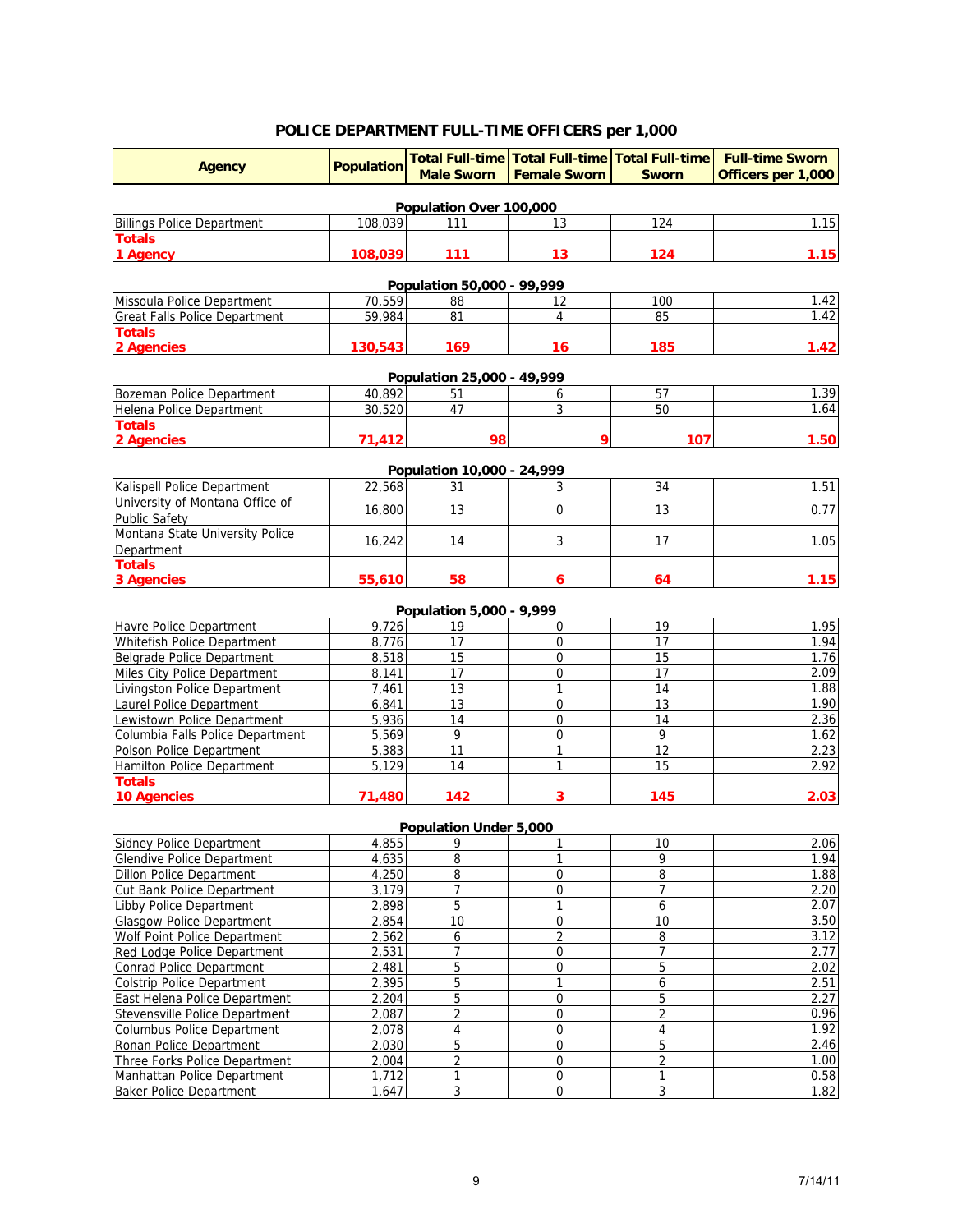| West Yellowstone Police Department                           | 1,549     | 5              | $\Omega$    | 5              | 3.23 |
|--------------------------------------------------------------|-----------|----------------|-------------|----------------|------|
| <b>Boulder Police Department</b>                             | 1,503     |                |             | $\overline{2}$ | 1.33 |
| Thompson Falls Police Department                             | 1,450     | 3              | $\Omega$    | 3              | 2.07 |
| Fort Benton Police Department                                | 1,438     | 4              | $\Omega$    | 4              | 2.78 |
| <b>Chinook Police Department</b>                             | 1,270     | 3              | $\Omega$    | 3              | 2.36 |
| Plains Police Department                                     | 1,268     | 3              | 0           | 3              | 2.37 |
| <b>Ennis Police Department</b>                               | 1,077     |                | $\mathbf 0$ | 1              | 0.93 |
| Eureka Police Department                                     | .002      | 3              | $\Omega$    | 3              | 2.99 |
| <b>Troy Police Department</b>                                | 969       | 3              | 0           | 3              | 3.10 |
| Poplar Police Department                                     | 886       | 3              | $\Omega$    | $\overline{3}$ | 3.39 |
| <b>Fairview Police Department</b>                            | 840       |                |             | $\overline{2}$ | 2.38 |
| Pinesdale Police Department                                  | 832       | 0              | $\Omega$    | $\mathbf 0$    | 0.00 |
| St. Ignatius Police Department                               | 814       | $\overline{2}$ | $\Omega$    | $\overline{2}$ | 2.46 |
| <b>Bridger Police Department</b>                             | 740       | $\overline{2}$ | $\Omega$    | $\overline{2}$ | 2.70 |
| Darby Police Department                                      | 720       | $\overline{2}$ | $\Omega$    | $\overline{2}$ | 2.78 |
| Joliet Police Department                                     | 650       |                | $\Omega$    | 1              | 1.54 |
| Hot Springs Police Department                                | 590       | $\overline{2}$ | $\Omega$    | $\overline{2}$ | 3.39 |
| Fromberg Police Department                                   | 438       |                | $\Omega$    | 1              | 2.28 |
| <b>Brockton Police Department</b>                            | 244       | 1              | $\Omega$    | 1              | 4.10 |
| <b>Totals</b>                                                |           |                |             |                |      |
| <b>36 Agencies</b>                                           | 64,682    | 133            | 8           | 141            | 2.18 |
|                                                              |           |                |             |                |      |
| <b>Grand Totals</b>                                          |           |                |             |                |      |
| <b>54 Agencies</b>                                           | 501,766   | 711            | 55          | 766            | 1.53 |
|                                                              |           |                |             |                |      |
| <b>Totals PD &amp; SO</b>                                    |           |                |             |                |      |
| 110 Agencies<br>*Police Departments includes 2 Universities. | 1,022,457 | 1,414          | 89          | 1,503          | 1.47 |
|                                                              |           |                |             |                |      |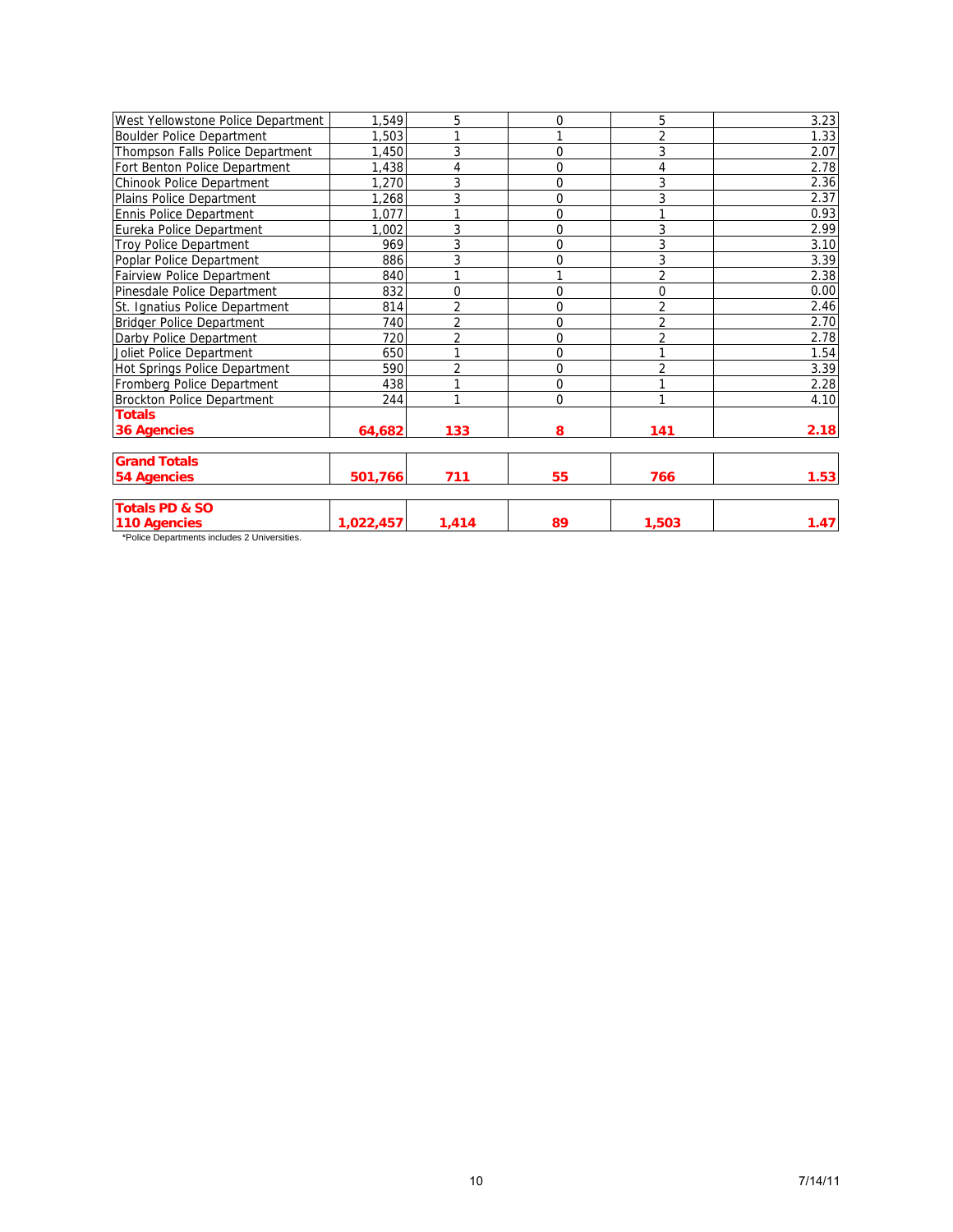#### **SHERIFF'S OFFICE AVERAGE STARTING SALARY**

|                                                                                  |                            | <b>Law Enforcement Officer</b> | <b>Total Full-time</b> |
|----------------------------------------------------------------------------------|----------------------------|--------------------------------|------------------------|
| <b>Agency</b>                                                                    | <b>Population</b>          | <b>Average Salary</b>          | <b>Sworn Officers</b>  |
| Population Over 25,000                                                           |                            |                                |                        |
| <b>Flathead County Sheriff's Office</b>                                          | 54,952                     |                                | 53                     |
| Missoula County Sheriff's Office                                                 | 40,108                     |                                | 48                     |
| <b>Gallatin County Sheriff's Office</b>                                          | 38,832                     |                                | 48                     |
| Butte-Silver Bow Law Enforcement Department                                      | 33,009                     |                                | 49                     |
| Yellowstone County Sheriff's Office                                              | 32,487                     |                                | 54                     |
| Ravalli County Sheriffs Office                                                   | 32,367                     |                                | 30                     |
| Lewis & Clark County Sheriff's Office                                            | 30,266                     |                                | 44                     |
| <b>Totals</b>                                                                    | <b>Average Size</b>        | <b>Average Salary</b>          |                        |
| <b>7 Agencies</b>                                                                | 37,432                     | \$44,491.54                    | 326                    |
|                                                                                  | Population 10,000 - 24,999 |                                |                        |
| Cascade County Sheriff's Office                                                  | 22,929                     |                                | 32                     |
| Lake County Sheriff's Office                                                     | 20,772                     |                                | 25                     |
| <b>Lincoln County Sheriff's Office</b>                                           | 13,960                     |                                | 20                     |
| <b>Big Horn County Sheriff's Office</b>                                          | 13,136                     |                                | 15                     |
| <b>Glacier County Sheriff's Office</b>                                           | 10,495                     |                                | 12                     |
| Jefferson County Sheriff's Office                                                | 10,192                     |                                | 13                     |
| <b>Totals</b>                                                                    | <b>Average Size</b>        | <b>Average Salary</b>          |                        |
| <b>6 Agencies</b>                                                                | 15,247                     | \$38,786.22                    | 117                    |
|                                                                                  |                            | 38786.22                       |                        |
|                                                                                  | Population 5,000 - 9,999   |                                |                        |
| Anaconda-Deer Lodge Law Enforcement Agency                                       | 8,792                      |                                | 18                     |
| Park County Sheriff's Office                                                     | 8,606                      |                                | 13                     |
| Sanders County Sheriff's Office                                                  | 7,949                      |                                | 8                      |
| Hill County Sheriff's Office                                                     | 7,015                      |                                | 13                     |
| Rosebud County Sheriff's Office                                                  | 6,910                      |                                | 13                     |
| <b>Stillwater County Sheriff's Office</b>                                        | 6,825                      |                                | $\overline{7}$         |
| Roosevelt County Sheriff's Office                                                | 6,649                      |                                | 11                     |
| Madison County Sheriff's Office                                                  | 6,491                      |                                | 10                     |
| Teton County County Sheriff's Office                                             | 6,094                      |                                | 9                      |
| Carbon County Sheriff's Office                                                   | 5,479                      |                                | 8                      |
| Fergus County Sheriff's Office                                                   | 5,279                      |                                | 9                      |
| <b>Blaine County Sheriff's Office</b>                                            | 5,211                      |                                | 8                      |
| <b>Toole County Sheriff's Office</b>                                             | 5,174                      |                                | 12                     |
| <b>Totals</b>                                                                    | <b>Average Size</b>        | <b>Average Salary</b>          |                        |
| <b>13 Agencies</b>                                                               | 6,652                      | \$36,926.31                    | 139                    |
|                                                                                  | Population Under 5,000     |                                |                        |
| <b>Broadwater County Sheriff's Office</b>                                        | 4.869                      |                                | 10                     |
| <b>Beaverhead County Sheriff's Office</b><br><b>Musselshell Sheriff's Office</b> | 4.764                      |                                | 6                      |
| Dawson County Sheriff's Office                                                   | 4.641                      |                                | 8                      |
| Phillips County Sheriff's Office                                                 | 3,932<br>3,914             |                                | 5<br>7                 |
| Valley County Sheriff's Office                                                   | 3,879                      |                                | 8                      |
| Mineral County Sheriff's Office                                                  | 3,853                      |                                | 6                      |
| Sweet Grass County Sheriff's Office                                              |                            |                                |                        |
| Chouteau County Sheriffs Office                                                  | 3,694                      |                                | 6                      |
| Richland County Sheriff's Office                                                 | 3,688<br>3,649             |                                | 9<br>$\overline{7}$    |
| Pondera County Sheriff's Office                                                  | 3,317                      |                                | 9                      |
| Sheridan County Sheriff's Office                                                 | 3,191                      |                                | $\overline{7}$         |
| <b>Custer County Sheriff's Office</b>                                            | 3,074                      |                                | 6                      |
| <b>Granite County Sheriff's Office</b>                                           | 2,902                      |                                | 5                      |
| Judith Basin County Sheriff                                                      | 2,038                      |                                | 4                      |
| Wheatland County Sheriff's Office                                                | 2,038                      |                                | $5\overline{)}$        |
| Meagher County Sheriff's Office                                                  | 1,918                      |                                | 4                      |
|                                                                                  |                            |                                |                        |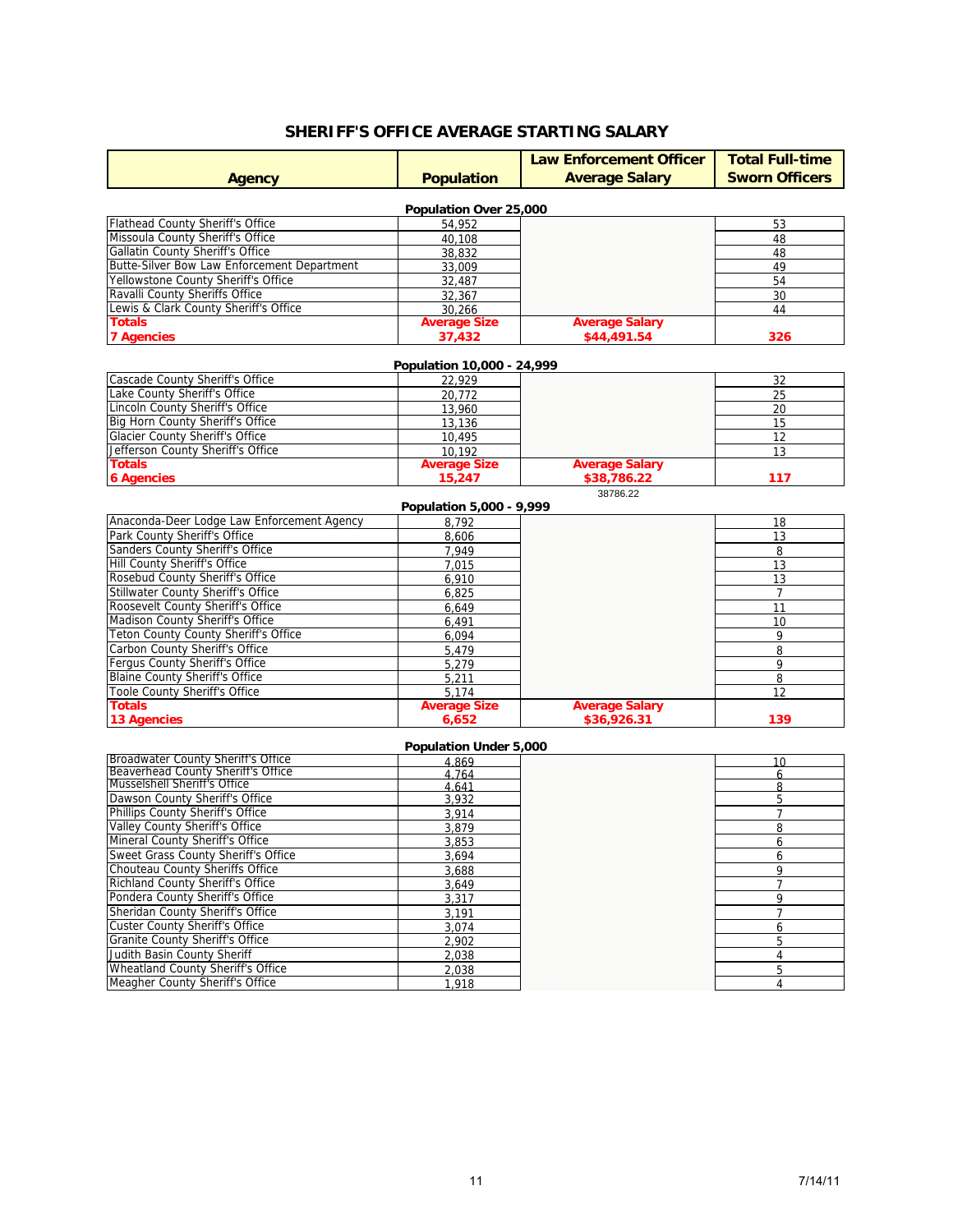| Liberty County Sheriff's Office       | 723                   |                               |  |
|---------------------------------------|-----------------------|-------------------------------|--|
| Daniels County Sheriff's Office       | .686                  |                               |  |
| McCone County Sheriff's Office        | .604                  |                               |  |
| <b>Carter County Sheriff's Office</b> | .197                  |                               |  |
| Garfield County Sheriff's Office      | .172                  |                               |  |
| Prarie County Sheriff's Office        | .108                  |                               |  |
| <b>Fallon County Sheriff's Office</b> | .088                  |                               |  |
| Golden Valley County Sheriff          | .068                  |                               |  |
| Treasure County Sheriff's Office      | 596                   |                               |  |
| Petroleum County Sheriff's Office     | 438                   |                               |  |
| <b>Totals</b>                         | Average Size<br>2.631 | Average Salary<br>\$32,346.79 |  |
|                                       |                       |                               |  |

Average Starting Salary was not available for Powell, Powder River & Wibaux Sheriff's Offices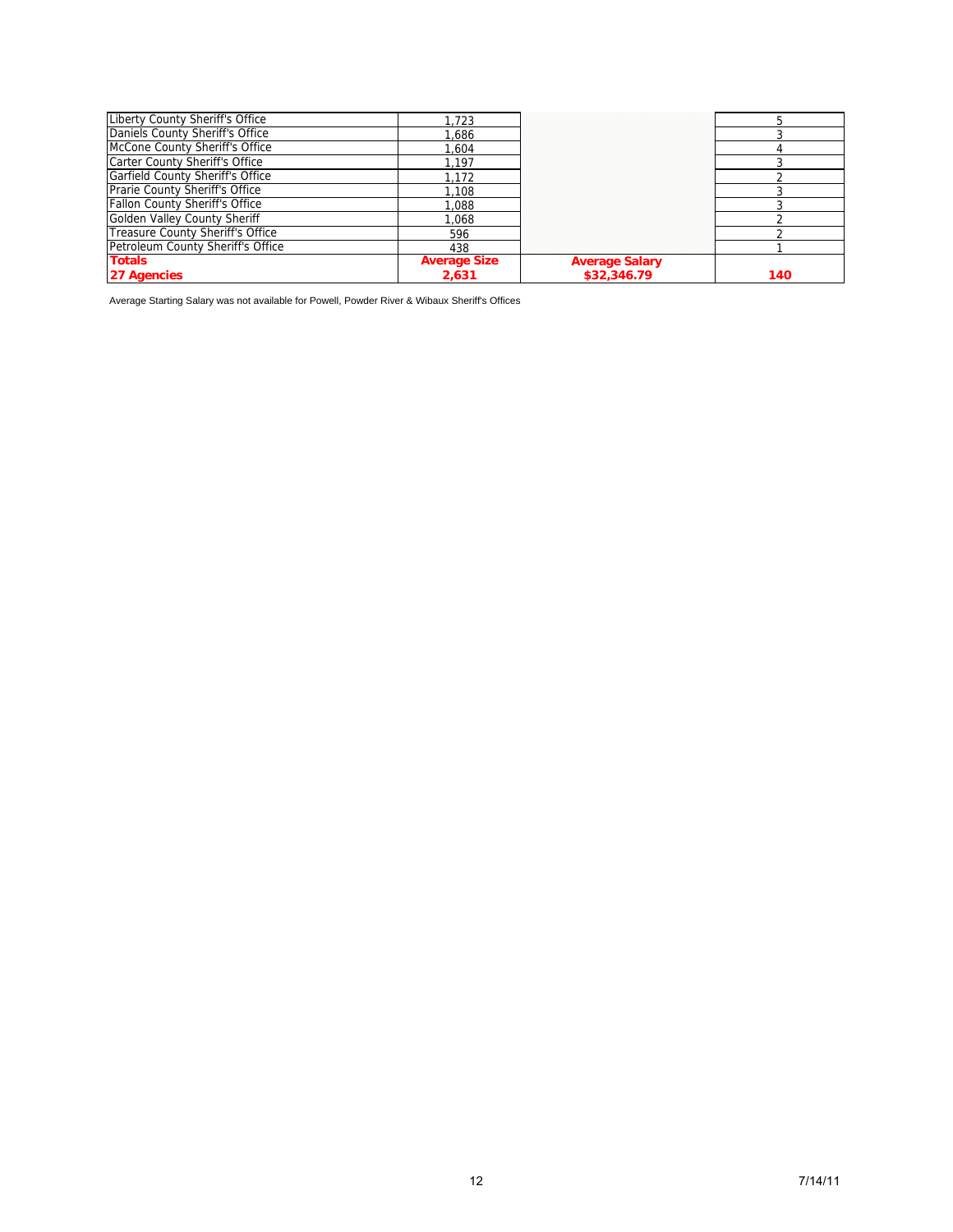#### **POLICE DEPARTMENT AVERAGE STARTING SALARY**

|                                               |                                 | <b>Law Enforcement Officer</b>       | <b>Total Full-time</b>  |
|-----------------------------------------------|---------------------------------|--------------------------------------|-------------------------|
| <b>Agency</b>                                 | <b>Population</b>               | <b>Average Salary</b>                | <b>Sworn Officers</b>   |
|                                               | Population 50,000 - 110,000     |                                      |                         |
| <b>Billings Police Department</b>             | 108,039                         |                                      | 124                     |
| Missoula Police Department                    | 70,559                          |                                      | 100                     |
| Great Falls Police Department                 | 59.984                          |                                      | 85                      |
| Totals                                        | <b>Average Size</b>             | <b>Average Salary</b>                |                         |
| <b>3 Agencies</b>                             | 79,527                          | \$45,592.27                          | 309                     |
|                                               | Population 25,000 - 49,999      |                                      |                         |
| Bozeman Police Department                     | 40,892                          |                                      | 57                      |
| Helena Police Department                      | 30,520                          |                                      | 50                      |
| <b>Totals</b>                                 | <b>Average Size</b>             | <b>Average Salary</b>                |                         |
| <b>3 Agencies</b>                             | 35,706                          | \$42,954.00                          | 107                     |
|                                               | Population 10,000 - 24,999      |                                      |                         |
| Kalispell Police Department                   | 22,568                          |                                      | 34                      |
| University of Montana Office of Public Safety | 16,800                          |                                      | 13                      |
| Montana State University Police Department    | 16,242                          |                                      | 17                      |
| <b>Totals</b>                                 | <b>Average Size</b>             | <b>Average Salary</b>                |                         |
| <b>3 Agencies</b>                             | 18,537                          | \$46,322.40                          | 64                      |
|                                               | Population 5,000 - 9,999        |                                      |                         |
| Havre Police Department                       | 9,726                           |                                      | 19                      |
| Whitefish Police Department                   | 8,776                           |                                      | 17                      |
| <b>Belgrade Police Department</b>             | 8,518                           |                                      | 15                      |
| Miles City Police Department                  | 8,141                           |                                      | 17                      |
| Livingston Police Department                  | 7,461                           |                                      | 14                      |
| Laurel Police Department                      | 6,841                           |                                      | 13                      |
| Lewistown Police Department                   | 5,936                           |                                      | 14                      |
| Columbia Falls Police Department              | 5,569                           |                                      | 9                       |
| Polson Police Department                      | 5,383                           |                                      | 12                      |
| Hamilton Police Department                    | 5,129                           |                                      | 15                      |
| Totals<br>10 Agencies                         | <b>Average Size</b><br>7,148    | <b>Average Salary</b><br>\$37,058.42 | 145                     |
|                                               |                                 |                                      |                         |
| <b>Sidney Police Department</b>               | Population Under 5,000<br>4,855 |                                      | 10                      |
| <b>Glendive Police Department</b>             | 4,635                           |                                      | 9                       |
| <b>Dillon Police Department</b>               | 4,250                           |                                      | 8                       |
| Cut Bank Police Department                    | 3,179                           |                                      | 7                       |
| Libby Police Department                       | 2,898                           |                                      | 6                       |
| <b>Glasgow Police Department</b>              | 2,854                           |                                      | 10                      |
| Wolf Point Police Department                  | 2,562                           |                                      | 8                       |
| Red Lodge Police Department                   | 2,531                           |                                      | 7                       |
| <b>Conrad Police Department</b>               | 2,481                           |                                      | 5                       |
| <b>Colstrip Police Department</b>             | 2,395                           |                                      | 6                       |
| East Helena Police Department                 | 2,204                           |                                      | 5                       |
| Stevensville Police Department                | 2,087                           |                                      | 2                       |
| <b>Columbus Police Department</b>             | 2,078                           |                                      | 4                       |
| Ronan Police Department                       | 2,030                           |                                      | 5                       |
| Three Forks Police Department                 | 2,004                           |                                      | $\overline{2}$          |
| Manhattan Police Department                   | 1,712                           |                                      | $\mathbf{1}$            |
| <b>Baker Police Department</b>                | 1,647                           |                                      | 3                       |
| West Yellowstone Police Department            | 1,549                           |                                      | 5                       |
| <b>Boulder Police Department</b>              | 1,503                           |                                      | $\overline{\mathbf{c}}$ |
| Thompson Falls Police Department              | 1,450                           |                                      | 3                       |
| Fort Benton Police Department                 | 1,438                           |                                      | 4                       |
| Plains Police Department                      | 1,268                           |                                      | 3                       |
| Ennis Police Department                       | 1,077                           |                                      | 1                       |
| Eureka Police Department                      | 1,002                           |                                      | 3                       |
| <b>Troy Police Department</b>                 | 969                             |                                      | 3                       |
| Poplar Police Department                      | 886                             |                                      | 3                       |
| <b>Fairview Police Department</b>             | 840                             |                                      | $\overline{2}$          |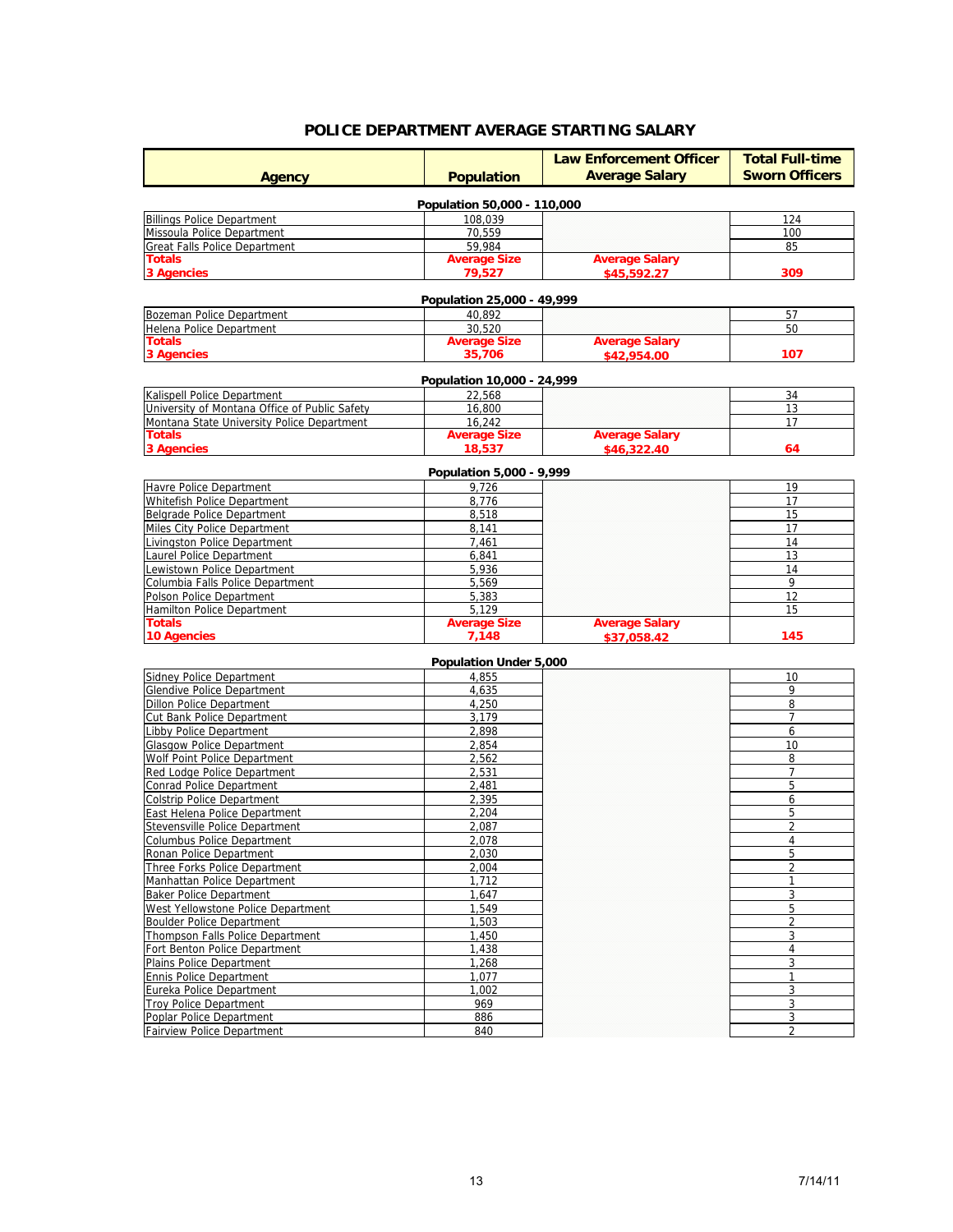| . Ignatius Police Department                |             |  |
|---------------------------------------------|-------------|--|
| <b>Police Department</b>                    |             |  |
| Police Department                           |             |  |
| Joliet Police Department                    |             |  |
| Hot Springs Police Department               |             |  |
| <b>Brockton Police Department</b>           |             |  |
|                                             |             |  |
|                                             | \$31,558.79 |  |
| *Police Departments include 2 Universities. |             |  |

Average Starting Salary was not available for Chinook & Fromberg Police Departments Pinesdale Police Department operates on a voluntary basis

#### **TRIBAL AGENCY AVERAGE STARTING SALARY**

|                                                     | <b>Law Enforcement</b><br><b>Officer Average</b> |                                       |
|-----------------------------------------------------|--------------------------------------------------|---------------------------------------|
| Agency                                              | <b>Salary</b>                                    | <b>Total Full-time Sworn Officers</b> |
|                                                     |                                                  |                                       |
| <b>Flathead Tribal Police Department</b>            |                                                  | 24                                    |
| BIA Office of Justice Services, Crow Agency         |                                                  | 15                                    |
| Northern Chevenne Agency                            |                                                  | 15                                    |
| <b>Blackfeet Law Enforcement Services</b>           |                                                  |                                       |
| Fort Belknap Tribal Police Department               |                                                  | 13                                    |
| Fort Peck Tribes Department of Law & Justice Police |                                                  | 22                                    |
| Rocky Boy Tribal Law Enforcement Agency             |                                                  |                                       |
| <b>Totals</b>                                       | <b>Average Salary</b>                            |                                       |
| <b>7 Agencies</b>                                   | \$33,828.57                                      |                                       |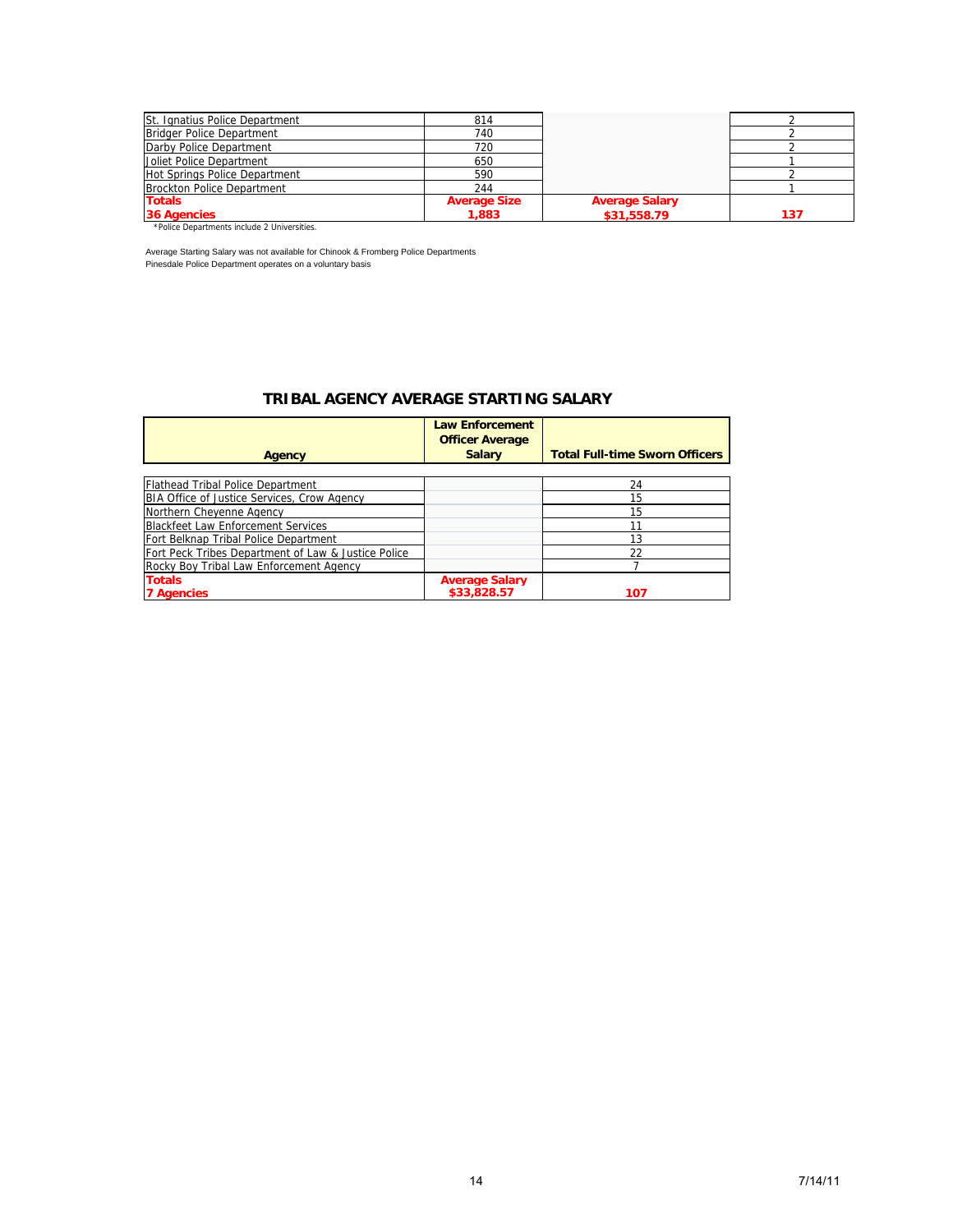| Agency                                  | Population | <b>Number School</b><br><b>Resource Officers</b> | <b>Total Full-time</b><br>Sworn |
|-----------------------------------------|------------|--------------------------------------------------|---------------------------------|
| Cascade County Sheriff's Office         | 22,929     |                                                  | 129                             |
| Anaconda-Deer Lodge County LEA          | 8,792      |                                                  | 18                              |
| <b>Gallatin County Sheriff's Office</b> | 38,832     |                                                  | 66                              |
| Lake County Sheriff's Office            | 20,772     |                                                  | 56                              |
| Ravalli County Sheriffs Office          | 32,367     |                                                  | 61                              |
| <b>Butte-Silver Bow LED</b>             | 33,009     |                                                  | 98                              |
| <b>Wibaux County Sheriff's Office</b>   | 887        |                                                  | 2                               |
| Yellowstone County Sheriff's Office     | 32,487     |                                                  | 147                             |
| <b>TOTALS</b>                           | 190,075    | 14                                               | 577                             |

#### **SHERIFF'S OFFICE SCHOOL RESOURCE OFFICERS**

#### **POLICE DEPARTMENT SCHOOL RESOURCE OFFICERS**

| Agency                               | Population | <b>Number School</b>     | <b>Total Full-time</b> |
|--------------------------------------|------------|--------------------------|------------------------|
|                                      |            | <b>Resource Officers</b> | <b>Sworn</b>           |
| <b>Great Falls Police Department</b> | 59,984     |                          | 122                    |
| Miles City Police Department         | 8,141      |                          | 19                     |
| Lewistown Police Department          | 5,936      |                          | 23                     |
| Columbia Falls Police Department     | 5,569      |                          | 10                     |
| Kalispell Police Department          | 22,568     | 2                        | 40                     |
| <b>Bozeman Police Department</b>     | 40,892     | 2                        | 61                     |
| West Yellowstone Police Department   | 1,549      |                          | 10                     |
| Helena Police Department             | 30,520     | 4                        | 73                     |
| Missoula Police Department           | 70,559     | 5                        | 121                    |
| Livingston Police Department         | 7,461      |                          | 15                     |
| Hamilton Police Department           | 5,129      |                          | 16                     |
| Wolf Point Police Department         | 2,562      |                          | 9                      |
| <b>Billings Police Department</b>    | 108,039    | 5                        | 147                    |
| Laurel Police Department             | 6,841      | 2                        | 17                     |
| <b>TOTALS</b>                        | 375,750    | 31                       | 683                    |

#### **SHERIFF'S OFFICE & POLICE DEPARTMENTS TOTALS**

Agencies = 22 20% of total reported agencies

Population covered = 565,825 57% of total population

School Resource Officers = 45 3% of total reported sworn officers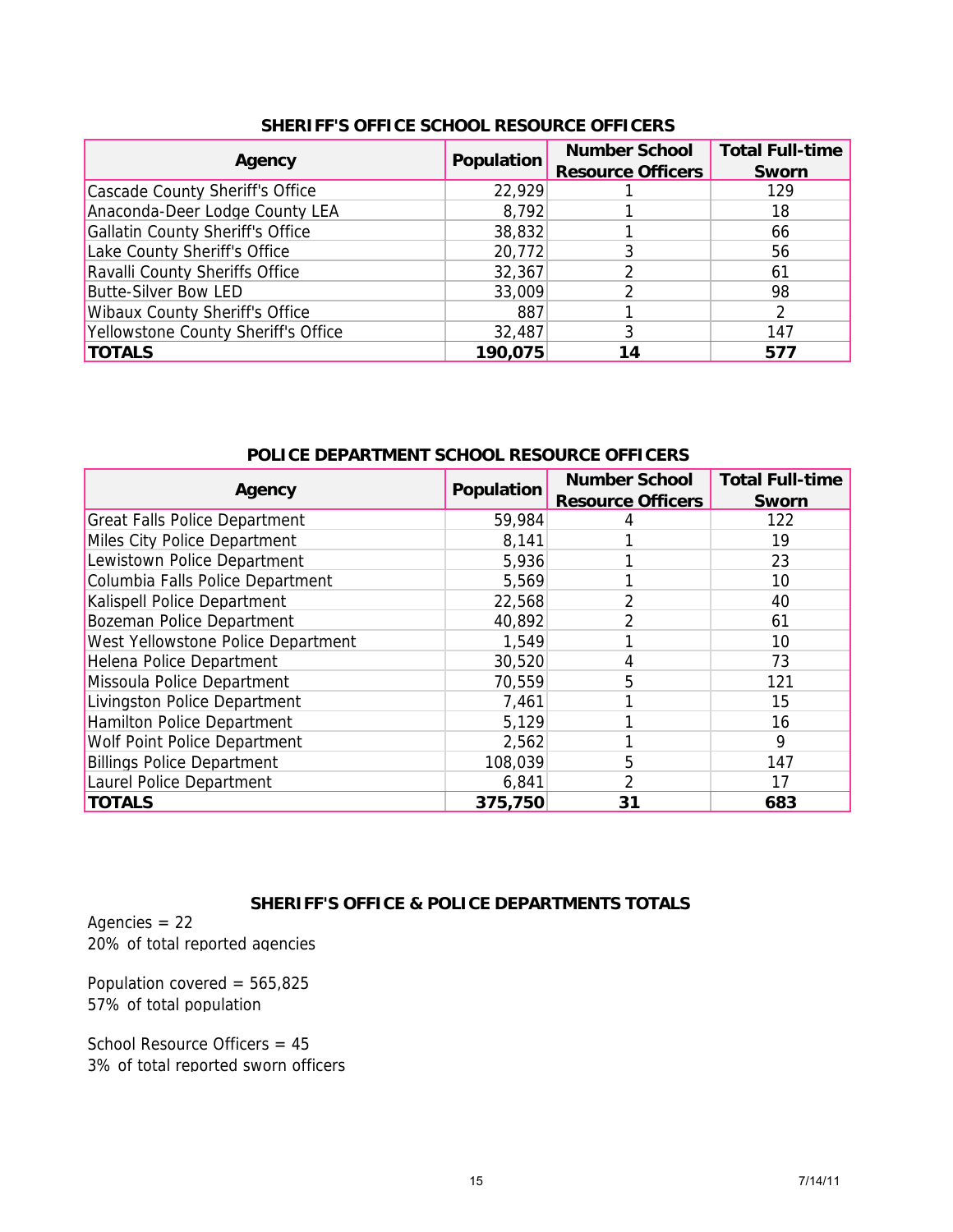| Agency                                                 | <b>Number School</b><br><b>Resource Officers</b> | <b>Total Full-time</b><br>Sworn |
|--------------------------------------------------------|--------------------------------------------------|---------------------------------|
| <b>Flathead Tribal Police Department</b>               |                                                  | 31                              |
| Fort Peck Tribes Department of<br>Law & Justice Police |                                                  | 24                              |
| Northern Cheyenne Agency, BIA-OJS                      |                                                  | 22                              |
| <b>Rocky Boy Tribal LEA</b>                            |                                                  | 17                              |
| <b>TOTALS</b>                                          |                                                  | 94                              |

#### **TRIBAL AGENCY SCHOOL RESOURCE OFFICERS**

Agencies  $= 4$ 57% of total reported agencies

School Resource Officers = 4 4% of total reported sworn officers

| SHERIFF'S OFFICE & POLICE DEPARTMENT GANG UNITS |                                                                                                                  |  |     |
|-------------------------------------------------|------------------------------------------------------------------------------------------------------------------|--|-----|
| Agency                                          | Number Full-time   Number Part-time  <br><b>Total Full-time</b><br><b>Gang Unit</b><br><b>Gang Unit</b><br>Sworn |  |     |
| Roosevelt Sheriff's Office                      |                                                                                                                  |  | 25  |
| Great Falls Police Department                   |                                                                                                                  |  | 122 |
| Totals                                          |                                                                                                                  |  | 147 |

#### **TRIBAL AGENCY GANG UNITS**

| Fort Peck Tribes Department of<br>Law & Justice Police |  |  |
|--------------------------------------------------------|--|--|
| 'Totals                                                |  |  |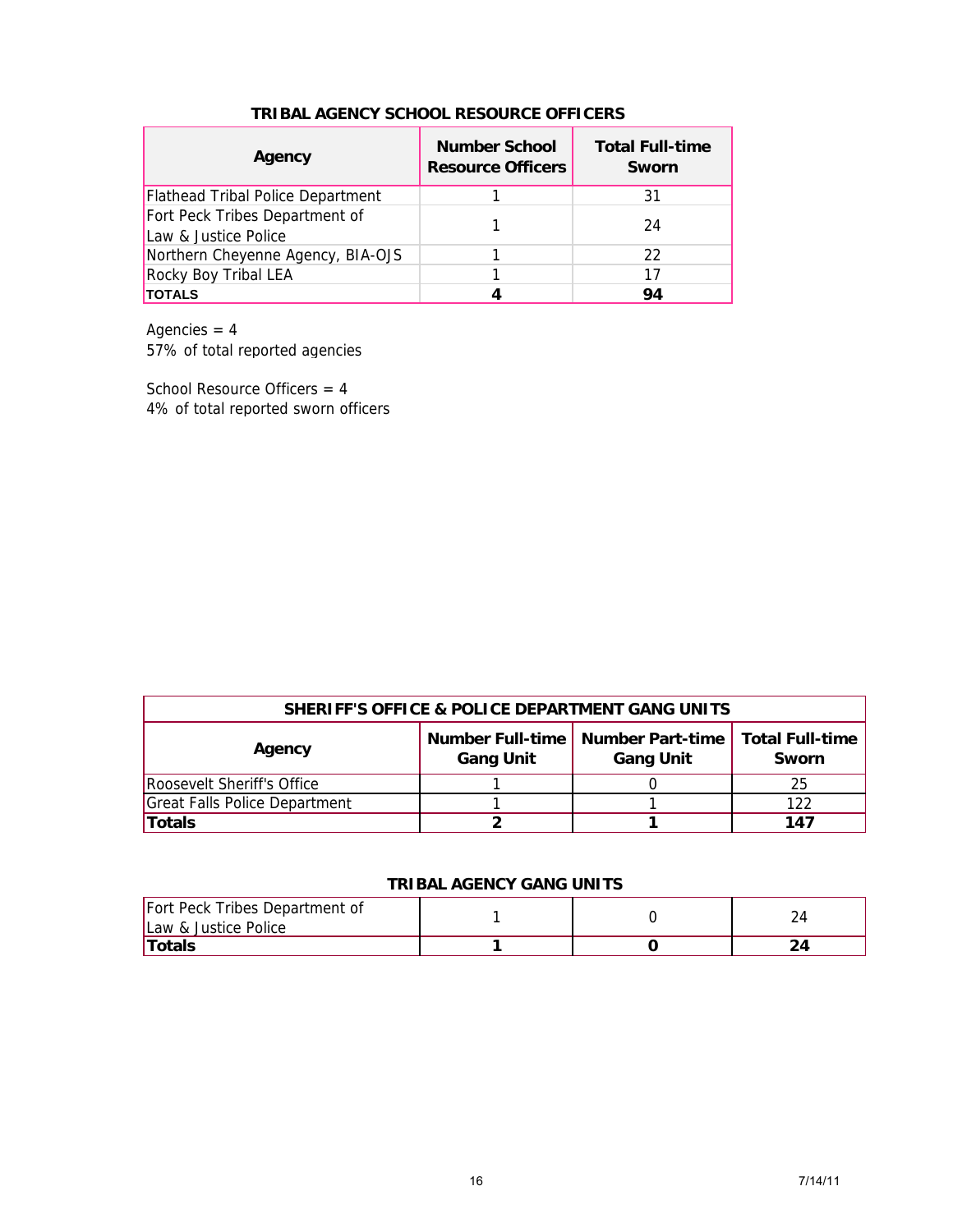# **SHERIFF'S OFFICE & POLICE DEPARTMENT 10 Year Trends**



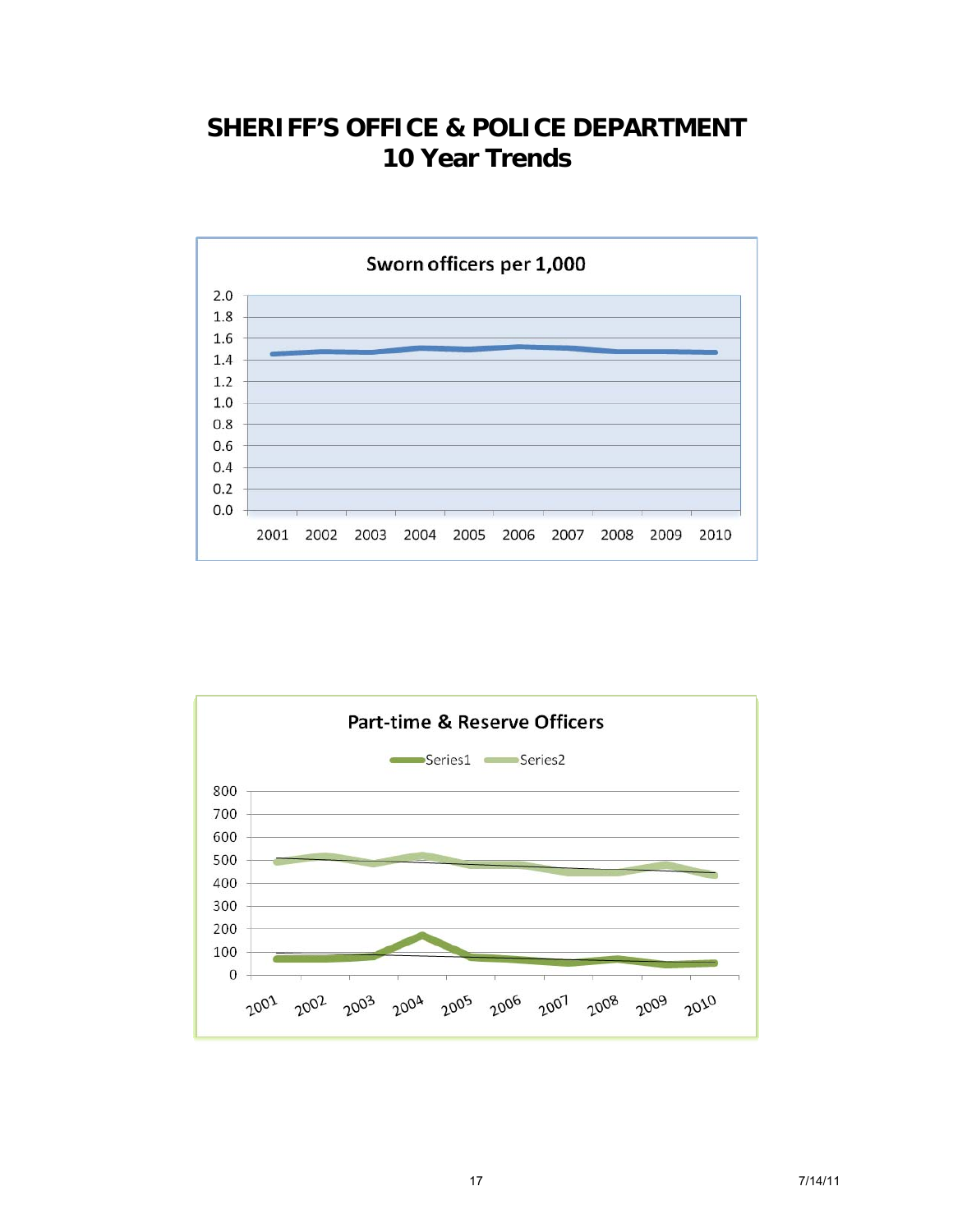

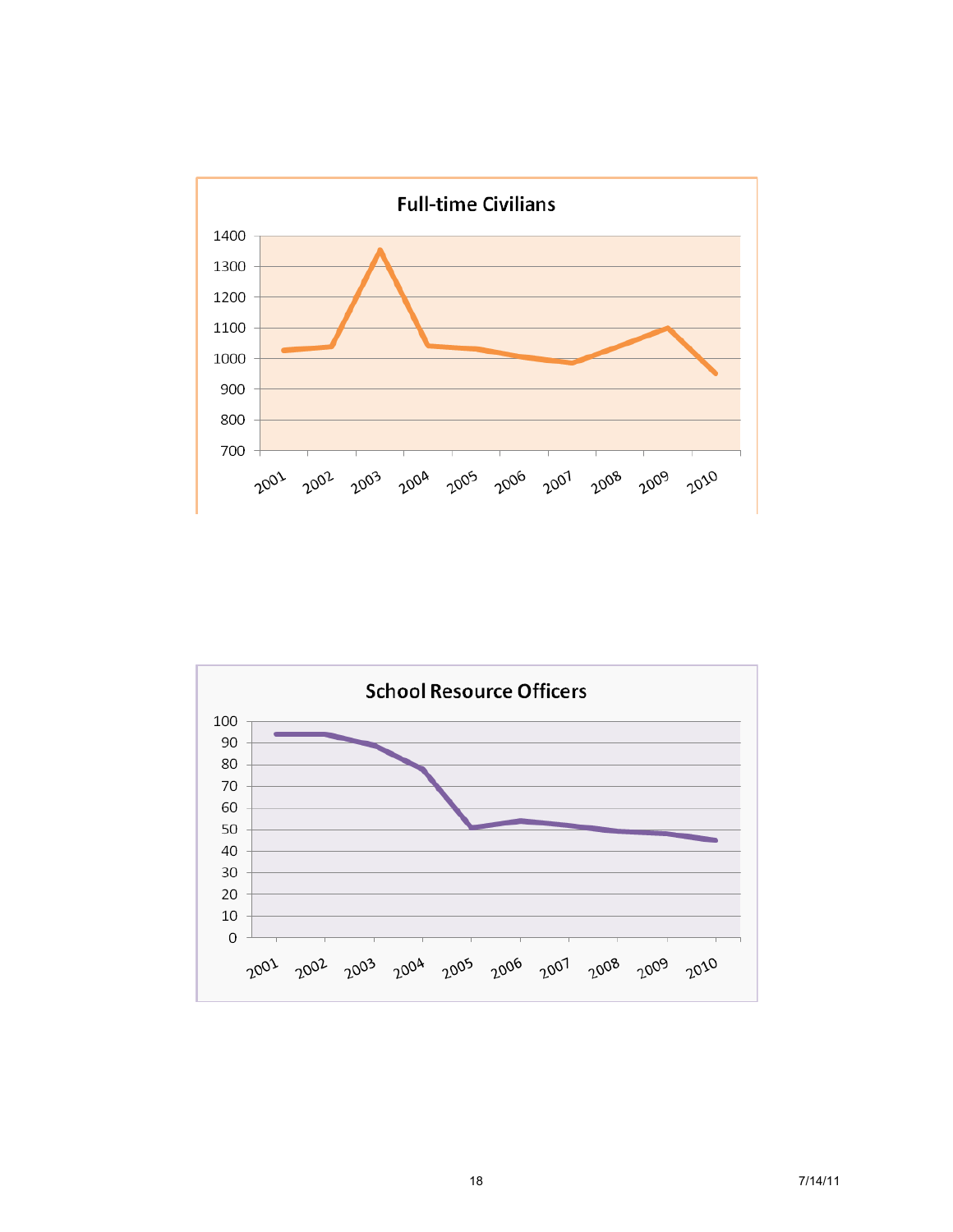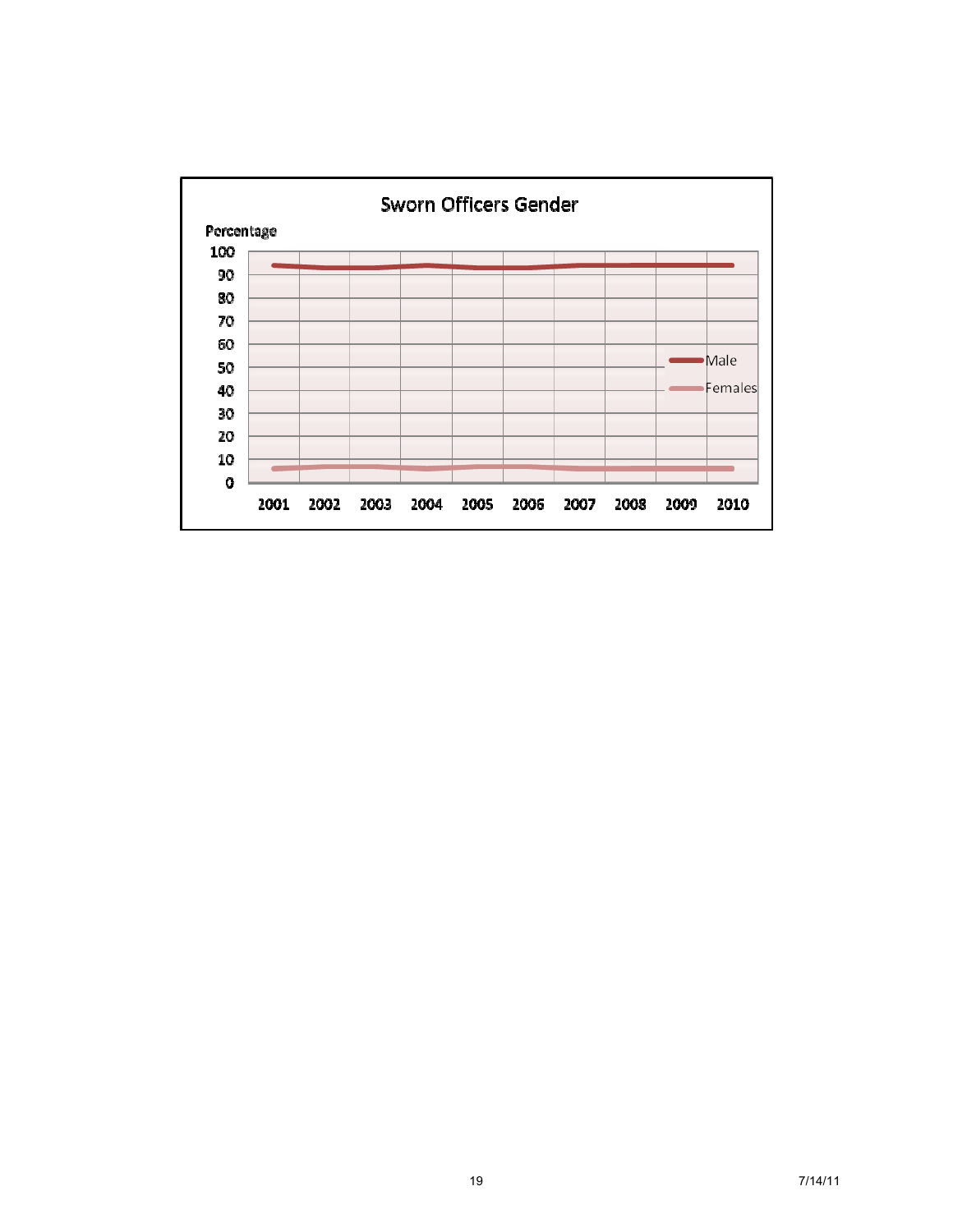| <b>INCIDENTS by AGENCY - 2010</b> |            |                                       |  |
|-----------------------------------|------------|---------------------------------------|--|
| <b>Agency</b>                     | Population | <b>Number of Reportable Incidents</b> |  |
| <b>Beaverhead SO</b>              | 4,764      | 169                                   |  |
| <b>Dillon PD</b>                  | 4,250      | 299                                   |  |
| Big Horn SO                       | 13,136     | 1,085                                 |  |
| <b>Blaine SO</b>                  | 5,211      | 178                                   |  |
| <b>Broadwater SO</b>              | 4,869      | 200                                   |  |
| Carbon SO                         | 5,917      | 155                                   |  |
| Red Lodge PD                      | 2,531      | 222                                   |  |
| <b>Bridger PD</b>                 | 740        | 20                                    |  |
| Joliet PD                         | 650        | 22                                    |  |
| *Fromberg PD                      | 438        | 38                                    |  |
| Carter SO                         | 1,197      | 9                                     |  |
| Cascade SO                        | 22,929     | 896                                   |  |
| <b>Great Falls PD</b>             | 59,984     | 6,297                                 |  |
| Chouteau SO                       | 3,688      | 44                                    |  |
| Fort Benton PD                    | 1,438      | 85                                    |  |
| <b>Custer SO</b>                  | 3,074      | 119                                   |  |
| Miles City PD                     | 8,141      | 805                                   |  |
| Daniels SO                        | 1,686      | 27                                    |  |
| Dawson SO                         | 3,932      | 293                                   |  |
| <b>Glendive PD</b>                | 4,635      | 807                                   |  |
| Anaconda-Deer Lodge LEA           | 8,792      | 783                                   |  |
| <b>Fallon SO</b>                  | 1,088      | 31                                    |  |
| Baker PD                          | 1,647      | 65                                    |  |
| Fergus SO                         | 5,279      | 159                                   |  |
| Lewistown PD                      | 5,936      | 454                                   |  |
| <b>Flathead SO</b>                | 54,952     | 2,220                                 |  |
| Columbia Falls PD                 | 5,569      | 592                                   |  |
| Whitefish PD                      | 8,776      | 724                                   |  |
| Kalispell PD                      | 22,568     | 2,905                                 |  |
| Gallatin SO                       | 38,832     | 1,151                                 |  |
| <b>Bozeman PD</b>                 | 40,892     | 3,004                                 |  |
| Belgrade PD                       | 8,518      | 740                                   |  |
| Three Forks PD                    | 2,004      | 66                                    |  |
| West Yellowstone PD               | 1,549      | 38                                    |  |
| Manhattan PD                      | 1,712      | 39                                    |  |
| Montana State University PD       | 16,242     | 572                                   |  |
| Garfield SO                       | 1,172      | 3                                     |  |
| Glacier SO                        | 10,495     | 138                                   |  |
| Cut Bank PD                       | 3,179      | 421                                   |  |
| Granite SO                        | 2,902      | 198                                   |  |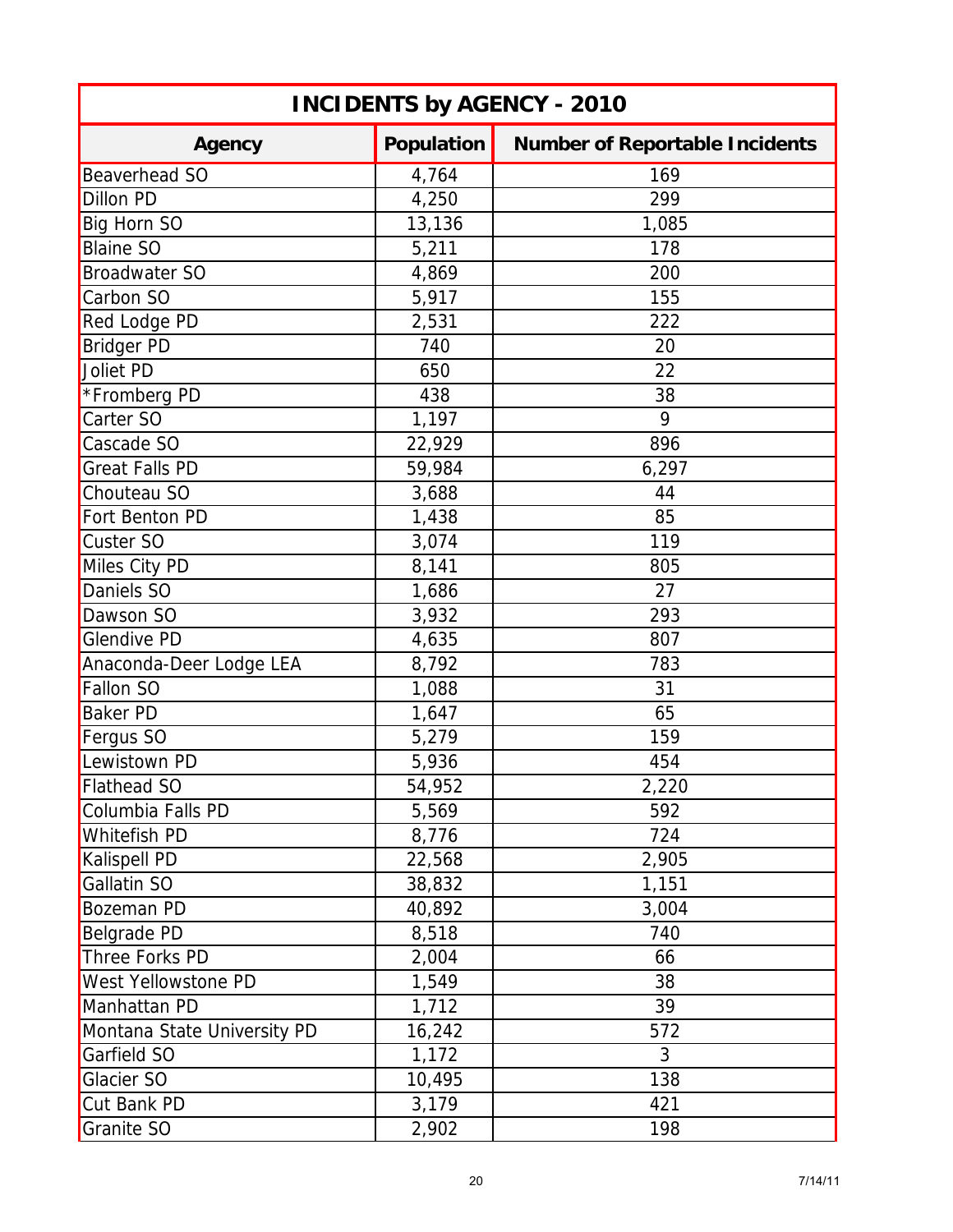| <b>Hill SO</b>           | 7,015  | 433   |
|--------------------------|--------|-------|
| Havre PD                 | 9,726  | 1,310 |
| Jefferson SO             | 10,192 | 316   |
| <b>Boulder PD</b>        | 1,503  | 58    |
| Judith Basin SO          | 2,038  | 32    |
| Lake SO                  | 20,772 | 1,003 |
| Polson PD                | 5,383  | 1,248 |
| Ronan PD                 | 2,030  | 362   |
| St Ignatius PD           | 814    | 100   |
| Lewis & Clark SO         | 30,266 | 1,187 |
| Helena PD                | 30,520 | 2,974 |
| East Helena PD           | 2,204  | 101   |
| Lincoln SO               | 13,960 | 770   |
| Libby PD                 | 2,898  | 383   |
| Eureka PD                | 1,002  | 102   |
| <b>Troy PD</b>           | 969    | 163   |
| McCone SO                | 1,604  | 38    |
| Madison SO               | 6,491  | 254   |
| Ennis PD                 | 1,077  | 36    |
| Meagher SO               | 1,918  | 82    |
| Mineral SO               | 3,853  | 63    |
| Missoula SO              | 40,108 | 1,844 |
| Missoula PD              | 70,559 | 7,809 |
| University of Montana PD | 16,800 | 291   |
| Musselshell SO           | 4,641  | 203   |
| Park SO                  | 8,606  | 351   |
| Livingston PD            | 7,461  | 577   |
| *Petroleum               | 438    | 21    |
| Phillips SO              | 3,914  | 262   |
| Pondera SO               | 3,317  | 25    |
| Conrad PD                | 2,481  | 138   |
| Powell SO                | 7,127  | 177   |
| Prairie SO               | 1,108  | 16    |
| Ravalli SO               | 33,087 | 1,496 |
| <b>Hamilton PD</b>       | 5,129  | 996   |
| Stevensville PD          | 2,087  | 127   |
| *Darby PD                | 720    | 119   |
| <b>Richland SO</b>       | 4,489  | 159   |
| Sidney PD                | 4,855  | 494   |
| *Fairview PD             | 840    | 87    |
| Roosevelt SO             | 6,649  | 292   |
| <b>Wolf Point SO</b>     | 2,562  | 468   |
| *Brockton PD             | 244    | 198   |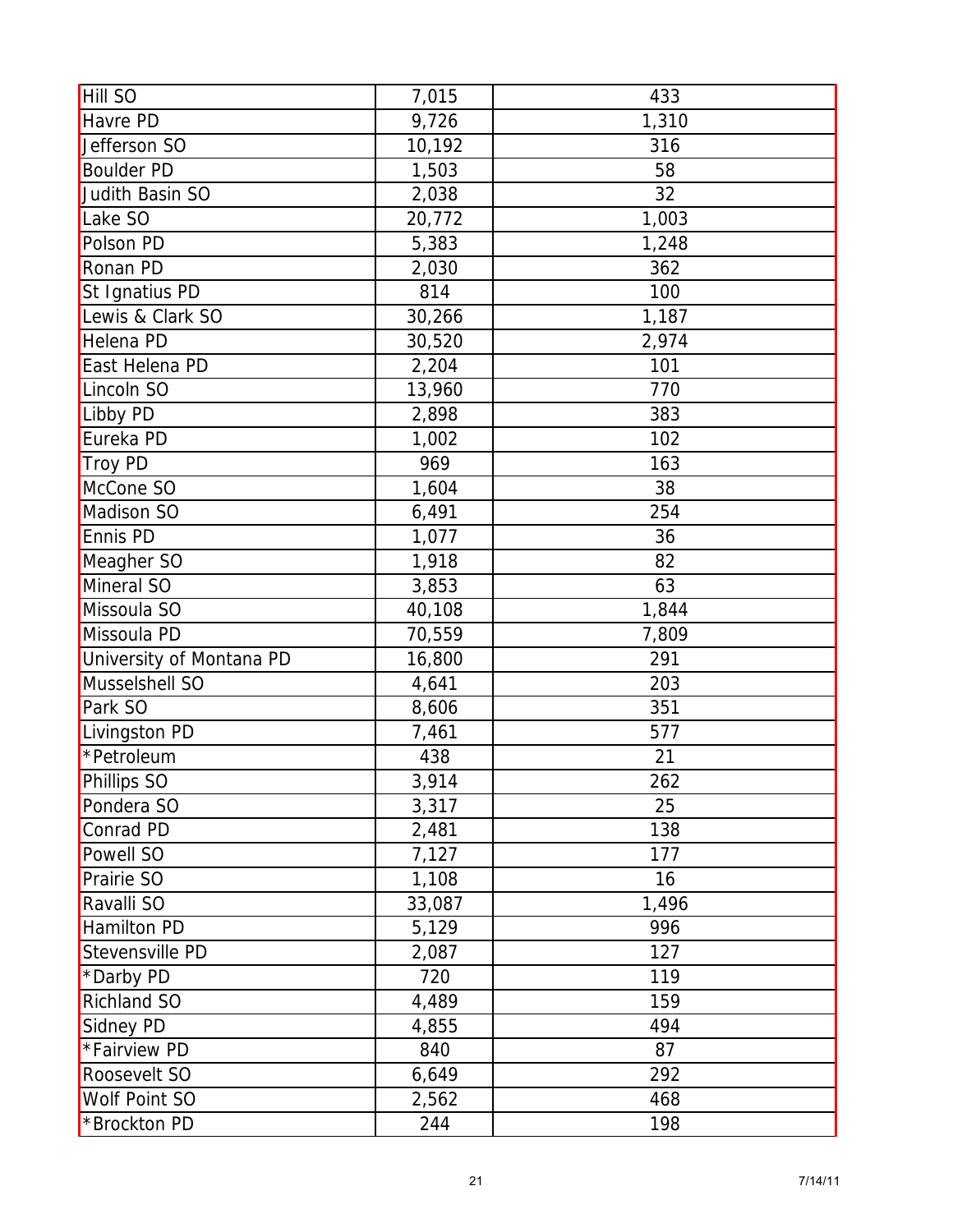| Rosebud SO                  | 6,910   | 258    |
|-----------------------------|---------|--------|
| Colstrip PD                 | 2,395   | 249    |
| Sanders SO                  | 7,949   | 292    |
| Hot Springs PD              | 590     | 58     |
| Thompson Falls PD           | 1,450   | 98     |
| Plains SO                   | 1,268   | 50     |
| Sheridan SP                 | 3,191   | 258    |
| <b>Butte-Silver Bow LEA</b> | 33,009  | 3,895  |
| Stillwater SO               | 6,825   | 215    |
| Columbus PD                 | 2,078   | 71     |
| Sweet Grass SO              | 3,694   | 148    |
| <b>Teton SO</b>             | 6,094   | 163    |
| Toole SO                    | 5,174   | 366    |
| *Treasure SO                | 596     | 17     |
| Valley SO                   | 3,879   | 148    |
| Glasgow PD                  | 2,854   | 280    |
| Wibaux SO                   | 887     | 6      |
| Yellowstone SO              | 32,487  | 1,664  |
| <b>Billings PD</b>          | 108,039 | 10,527 |
| Laurel PD                   | 6,841   | 697    |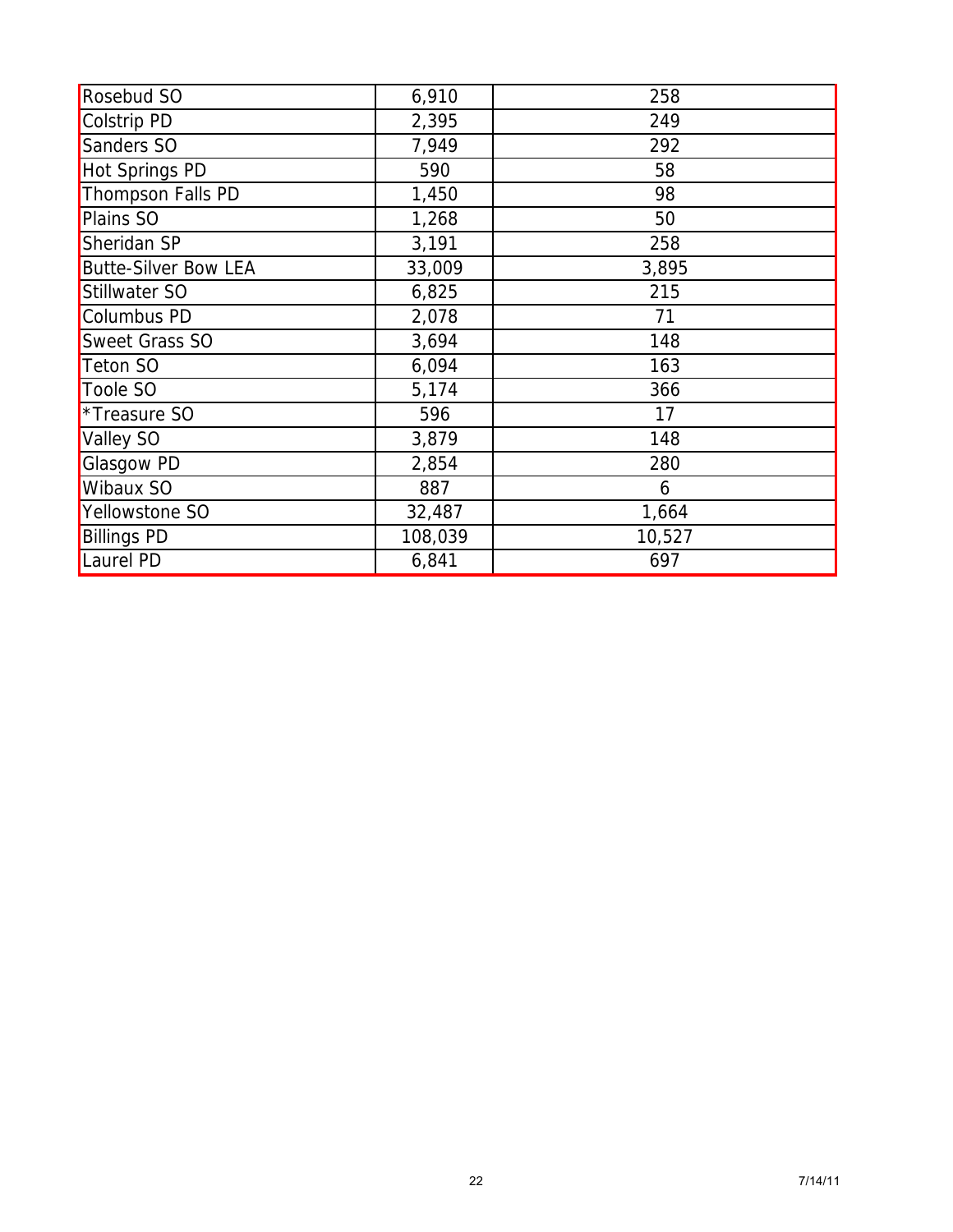| <b>ARRESTS by AGENCY - 2010</b> |            |                                                                  |                                       |                           |                                              |                                       |
|---------------------------------|------------|------------------------------------------------------------------|---------------------------------------|---------------------------|----------------------------------------------|---------------------------------------|
|                                 |            |                                                                  |                                       | <b>Arrest Type</b>        |                                              |                                       |
| <b>Agency</b>                   | Population | <b>Total</b><br><b>Number of</b><br>Reportable<br><b>Arrests</b> | On view<br><b>Arrest</b><br>(Custody) | Summoned/<br><b>Cited</b> | <b>Taken</b><br>into<br>Custody<br>(Warrant) | <b>Arrest</b><br>Rate<br>per<br>1,000 |
| Beaverhead SO                   | 4,764      | 106                                                              | 39                                    | 48                        | 19                                           | 22.3                                  |
| <b>Dillon PD</b>                | 4,250      | 338                                                              | 117                                   | 187                       | 34                                           | 79.5                                  |
| Big Horn SO                     | 13,136     | 969                                                              | 445                                   | 28                        | 496                                          | 73.8                                  |
| <b>Blaine SO</b>                | 5,211      | 69                                                               | 51                                    | 17                        | 1                                            | 13.2                                  |
| <b>Broadwater SO</b>            | 4,869      | 13                                                               | 10                                    |                           | 3                                            | 2.7                                   |
| Carbon SO                       | 5,917      | 64                                                               | 29                                    | 30                        | $\overline{5}$                               | 10.8                                  |
| Red Lodge PD                    | 2,531      | 113                                                              | 42                                    | 44                        | 27                                           | 44.6                                  |
| <b>Bridger PD</b>               | 740        | $\boldsymbol{0}$                                                 | 0                                     | $\boldsymbol{0}$          | $\boldsymbol{0}$                             | 0.0                                   |
| Joliet PD                       | 650        | 8                                                                | $\overline{7}$                        | 1                         | $\mathbf 0$                                  | 12.3                                  |
| *Fromberg PD                    | 438        | 37                                                               |                                       |                           |                                              | 84.5                                  |
| Carter SO                       | 1,197      | $\overline{4}$                                                   | 1                                     | 3                         | 0                                            | 3.3                                   |
| Cascade SO                      | 22,929     | 531                                                              | 228                                   | 232                       | 71                                           | 23.2                                  |
| <b>Great Falls PD</b>           | 59,984     | 3,601                                                            | 1,514                                 | 2,051                     | 36                                           | 60.0                                  |
| Chouteau SO                     | 3,688      | 23                                                               | 16                                    | 5                         | $\overline{2}$                               | 6.2                                   |
| Fort Benton PD                  | 1,438      | 38                                                               | 0                                     | 23                        | 15                                           | 26.4                                  |
| Custer SO                       | 3,074      | 51                                                               | 21                                    | 29                        |                                              | 16.6                                  |
| Miles City PD                   | 8,141      | 457                                                              | 230                                   | 220                       | 7                                            | 56.1                                  |
| Daniels SO                      | 1,686      | 15                                                               | 0                                     | 15                        | 0                                            | 8.9                                   |
| Dawson SO                       | 3,932      | 171                                                              | 63                                    | 19                        | 89                                           | 43.5                                  |
| <b>Glendive PD</b>              | 4,635      | 364                                                              | 60                                    | 134                       | 170                                          | 78.5                                  |
| Anaconda-Deer Lodge LEA         | 8,792      | 199                                                              | 86                                    | 56                        | 57                                           | 22.6                                  |
| Fallon SO                       | 1,088      | 14                                                               | 1                                     | 10                        | 3                                            | 12.9                                  |
| <b>Baker PD</b>                 | 1,647      | 38                                                               | 13                                    | 20                        | 5                                            | 23.1                                  |
| Fergus SO                       | 5,279      | 48                                                               | 18                                    | 4                         | 26                                           | 9.1                                   |
| Lewistown PD                    | 5,936      | 200                                                              | 46                                    | 110                       | 44                                           | 33.7                                  |
| <b>Flathead SO</b>              | 54,952     | 851                                                              | 366                                   | 431                       | 54                                           | 15.5                                  |
| Columbia Falls PD               | 5,569      | 282                                                              | 163                                   | 55                        | 64                                           | 50.6                                  |
| Whitefish PD                    | 8,776      | 419                                                              | 284                                   | 28                        | 107                                          | 47.7                                  |
| Kalispell PD                    | 22,568     | 1,296                                                            | 743                                   | 339                       | 214                                          | $\overline{57.4}$                     |
| Gallatin SO                     | 38,832     | 452                                                              | 215                                   | 211                       | 26                                           | 11.6                                  |
| Bozeman PD                      | 40,892     | 1,457                                                            | 455                                   | 952                       | 50                                           | 35.6                                  |
| Belgrade PD                     | 8,518      | 274                                                              | 127                                   | 135                       | 12                                           | 32.2                                  |
| Three Forks PD                  | 2,004      | 66                                                               | 14                                    | 19                        | 33                                           | 32.9                                  |
| West Yellowstone PD             | 1,549      | 20                                                               | 20                                    | $\mathbf 0$               | $\boldsymbol{0}$                             | 12.9                                  |
| Manhattan PD                    | 1,712      | 13                                                               | $\mathfrak{Z}$                        | 9                         | 1                                            | 7.6                                   |
| Montana State University PD     | 16,242     | 62                                                               | 12                                    | 46                        | 4                                            | 3.8                                   |
| Garfield SO                     | 1,172      | $\mathbf{1}$                                                     | $\mathbf 0$                           | 1                         | $\boldsymbol{0}$                             | 0.9                                   |
| Glacier SO                      | 10,495     | 26                                                               | 24                                    | $\mathbf 0$               | $\overline{2}$                               | 2.5                                   |
| Cut Bank PD                     | 3,179      | 243                                                              | 146                                   | 35                        | 62                                           | 76.4                                  |
| Granite SO                      | 2,902      | $\mathbf{1}$                                                     | 1                                     | $\mathbf 0$               | 0                                            | 0.3                                   |
| Hill SO                         | 7,015      | 337                                                              | 122                                   | 117                       | 98                                           | 48.0                                  |
| Havre PD                        | 9,726      | 1,018                                                            | 465                                   | 292                       | 261                                          | 104.7                                 |
| Jefferson SO                    | 10,192     | 161                                                              | 11                                    | 55                        | 95                                           | 15.8                                  |
| <b>Boulder PD</b>               | 1,503      | 8                                                                | $\overline{0}$                        | $\mathbf 0$               | 8                                            | 5.3                                   |
| Judith Basin SO                 | 2,038      | 22                                                               | 20                                    | $\boldsymbol{0}$          | $\overline{2}$                               | 10.8                                  |
| Lake SO                         | 20,772     | 74                                                               | 68                                    | $\boldsymbol{0}$          | 6                                            | 3.6                                   |
| Polson PD                       | 5,383      | 46                                                               | 45                                    | $\mathbf 0$               | 1                                            | 8.5                                   |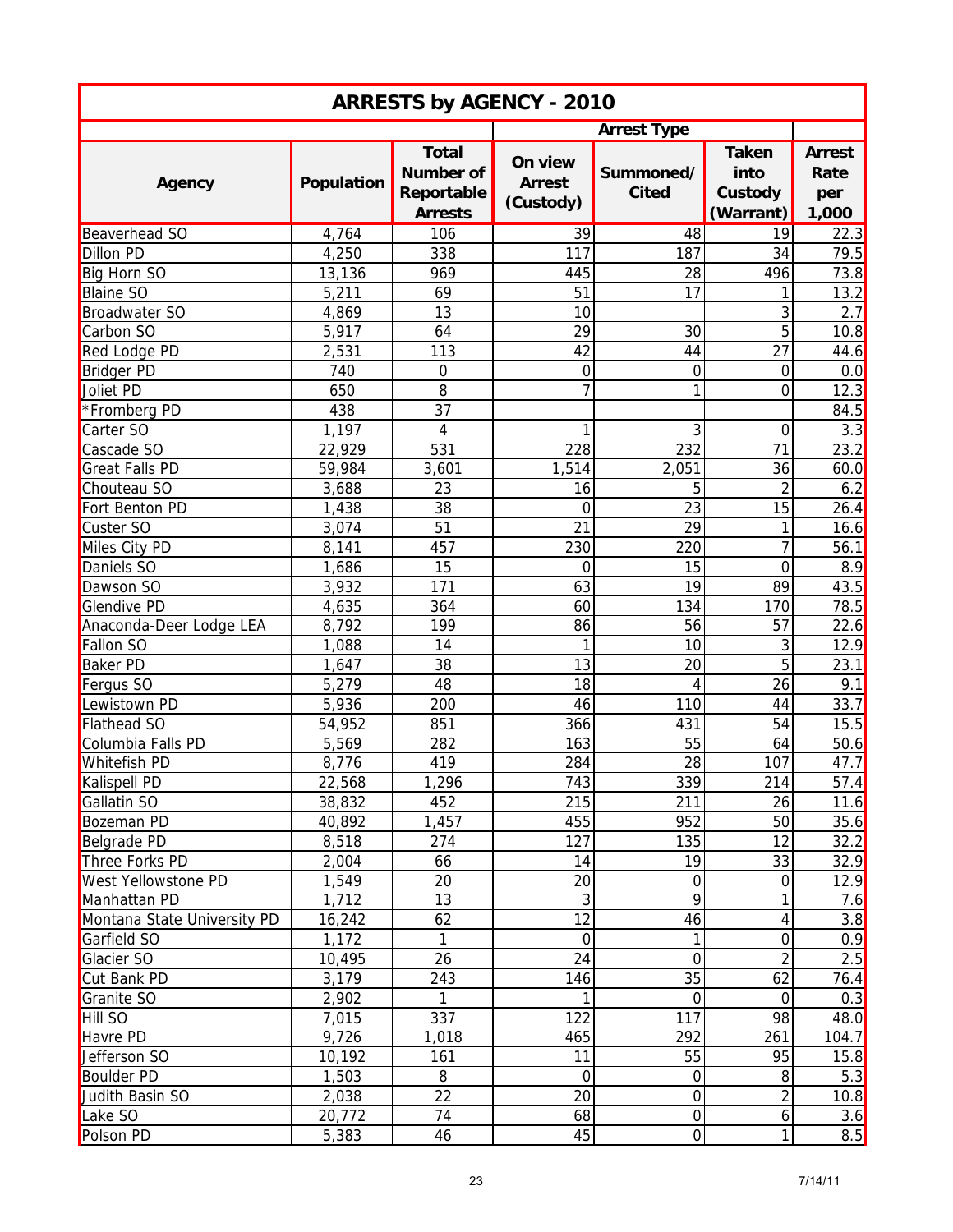| Ronan PD                    | 2,030  | 202              | 65              | 123              | 14               | 99.5  |
|-----------------------------|--------|------------------|-----------------|------------------|------------------|-------|
| St Ignatius PD              | 814    | 6                | 5               | $\mathbf 0$      | 1                | 7.4   |
| Lewis & Clark SO            | 30,266 | 579              | 10              | 298              | 271              | 19.1  |
| Helena PD                   | 30,520 | 1,750            | 80              | 1,019            | 651              | 57.3  |
| East Helena PD              | 2,204  | 31               | $\mathbf 0$     | $\mathbf 0$      | 31               | 14.1  |
| Lincoln SO                  | 13,960 | 379              | 284             | 10               | 85               | 27.1  |
| Libby PD                    | 2,898  | 149              | 122             | 6                | 21               | 51.4  |
| Eureka PD                   | 1,002  | 35               | 26              | $\boldsymbol{0}$ | 9                | 34.9  |
| <b>Troy PD</b>              | 969    | 48               | 42              | $\overline{2}$   | 4                | 49.5  |
| McCone SO                   | 1,604  | 15               | 4               | $\overline{7}$   | 4                | 9.4   |
| Madison SO                  | 6,491  | 147              | 64              | 71               | 12               | 22.6  |
| <b>Ennis PD</b>             | 1,077  | $\overline{7}$   | 1               | $\boldsymbol{0}$ | 6                | 6.5   |
| Meagher SO                  | 1,918  | $\boldsymbol{6}$ | 5               | $\boldsymbol{0}$ | $\mathbf{1}$     | 3.1   |
| Mineral SO                  | 3,853  | 48               | 43              | 1                | 4                | 12.5  |
| Missoula SO                 | 40,108 | 786              | 284             | 219              | 283              | 19.6  |
| Missoula PD                 | 70,559 | 4,945            | 1,875           | 2,938            | 132              | 70.1  |
| University of Montana PD    | 16,800 | 130              | 25              | 103              | $\sqrt{2}$       | 7.7   |
| Musselshell SO              | 4,641  | 22               | 19              | $\boldsymbol{0}$ | $\mathbf{3}$     | 4.7   |
| Park SO                     | 8,606  | 67               | 39              | 10               | 18               | 7.8   |
| Livingston PD               | 7,461  | 208              | 97              | 67               | 44               | 27.9  |
| *Petroleum                  | 438    | 5                |                 |                  |                  | 11.4  |
| Phillips SO                 | 3,914  | 191              | 61              | 122              | 8                | 48.8  |
| Pondera SO                  | 3,317  | 16               | 9               | $\overline{7}$   | $\mathbf 0$      | 4.8   |
| Conrad PD                   | 2,481  | 82               | 50              | 16               | 16               | 33.1  |
| Powell SO                   | 7,127  | 61               | 22              | 30               | 9                | 8.6   |
| Prairie SO                  | 1,108  | 8                | 4               | 4                | $\boldsymbol{0}$ | 7.2   |
| Ravalli SO                  | 33,087 | 511              | 230             | 270              | 11               | 15.4  |
| Hamilton PD                 | 5,129  | 593              | 240             | 251              | 102              | 115.6 |
| Stevensville PD             | 2,087  | 56               | 19              | 31               | 6                | 26.8  |
| *Darby PD                   | 720    | 100              |                 |                  |                  | 138.9 |
| <b>Richland SO</b>          | 4,489  | 74               | $\mathbf 0$     | 31               | 43               | 16.5  |
| Sidney PD                   | 4,855  | 367              | 189             | 99               | 79               | 75.6  |
| *Fairview PD                | 840    | 47               |                 |                  |                  | 56.0  |
| Roosevelt SO                | 6,649  | 188              | 0               | 42               | 146              | 28.3  |
| Wolf Point SO               | 2,562  | 462              | $\mathbf 0$     | 166              | 296              | 180.3 |
| *Brockton PD                | 244    | 198              |                 |                  |                  | 811.5 |
| Rosebud SO                  | 6,910  | 218              | 136             | 55               | 27               | 31.5  |
| Colstrip PD                 | 2,395  | 80               | 22              | 37               | 21               | 33.4  |
| Sanders SO                  | 7,949  | 71               | 56              | $\sqrt{3}$       | 12               | 8.9   |
| Hot Springs PD              | 590    | 19               | 11              | $\boldsymbol{0}$ | 8                | 32.2  |
| Thompson Falls PD           | 1,450  | 15               | $\overline{12}$ | $\mathbf 0$      | $\overline{3}$   | 10.3  |
| Plains SO                   | 1,268  | 40               | 16              | 20               | 4                | 31.5  |
| Sheridan SP                 | 3,191  | 72               | 36              | 9                | 27               | 22.6  |
| <b>Butte-Silver Bow LEA</b> | 33,009 | 2,016            | 1,092           | 518              | 406              | 61.1  |
| Stillwater SO               | 6,825  | 134              | 46              | 82               | 6                | 19.6  |
| Columbus PD                 | 2,078  | 43               | 4               | 37               | $\overline{2}$   | 20.7  |
| Sweet Grass SO              | 3,694  | 102              | $\mathbf{1}$    | 21               | 80               | 27.6  |
| <b>Teton SO</b>             | 6,094  | 32               | 20              | 1                | 11               | 5.3   |
| Toole SO                    | 5,174  | 75               | 17              | 1                | 57               | 14.5  |
| *Treasure SO                | 596    | 13               |                 |                  |                  | 21.8  |
| Valley SO                   | 3,879  | 94               | 32              | 53               | 9                | 24.2  |
| Glasgow PD                  | 2,854  | 165              | 75              | 69               | 21               | 57.8  |
| Wibaux SO                   | 887    | 3                | $\overline{3}$  | $\mathbf 0$      | $\overline{0}$   | 3.4   |
| Yellowstone SO              | 32,487 | 573              | 181             | 246              | 146              | 17.6  |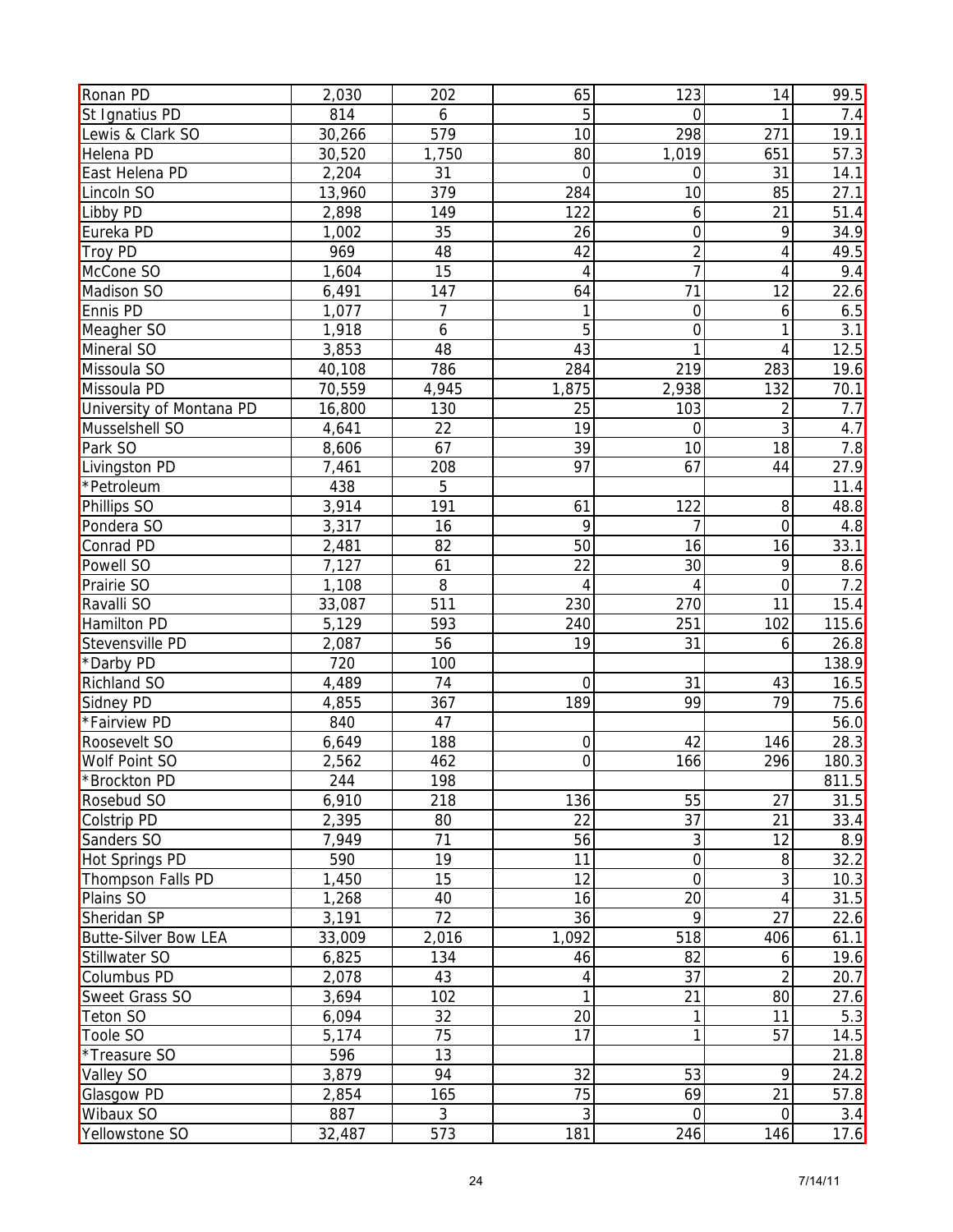| Billings<br>DГ<br>ັບ | <b>U30</b><br>08.03 | $\overline{\phantom{a}}$<br>ں ، ں ، ے | 0.400<br>. <u>. .</u><br><u>.</u> | 402           | $\sim$ $\sim$<br>.54 | C<br>24<br>$+0'$ |
|----------------------|---------------------|---------------------------------------|-----------------------------------|---------------|----------------------|------------------|
| PD<br>Laurel         | 841ء,               | 46                                    | 240<br><u>.</u>                   | --<br>໋<br>ັບ | $10\mu$              | . –<br>ັ         |

\*Reported in Paper Summary format which does not include "Arrest Type" information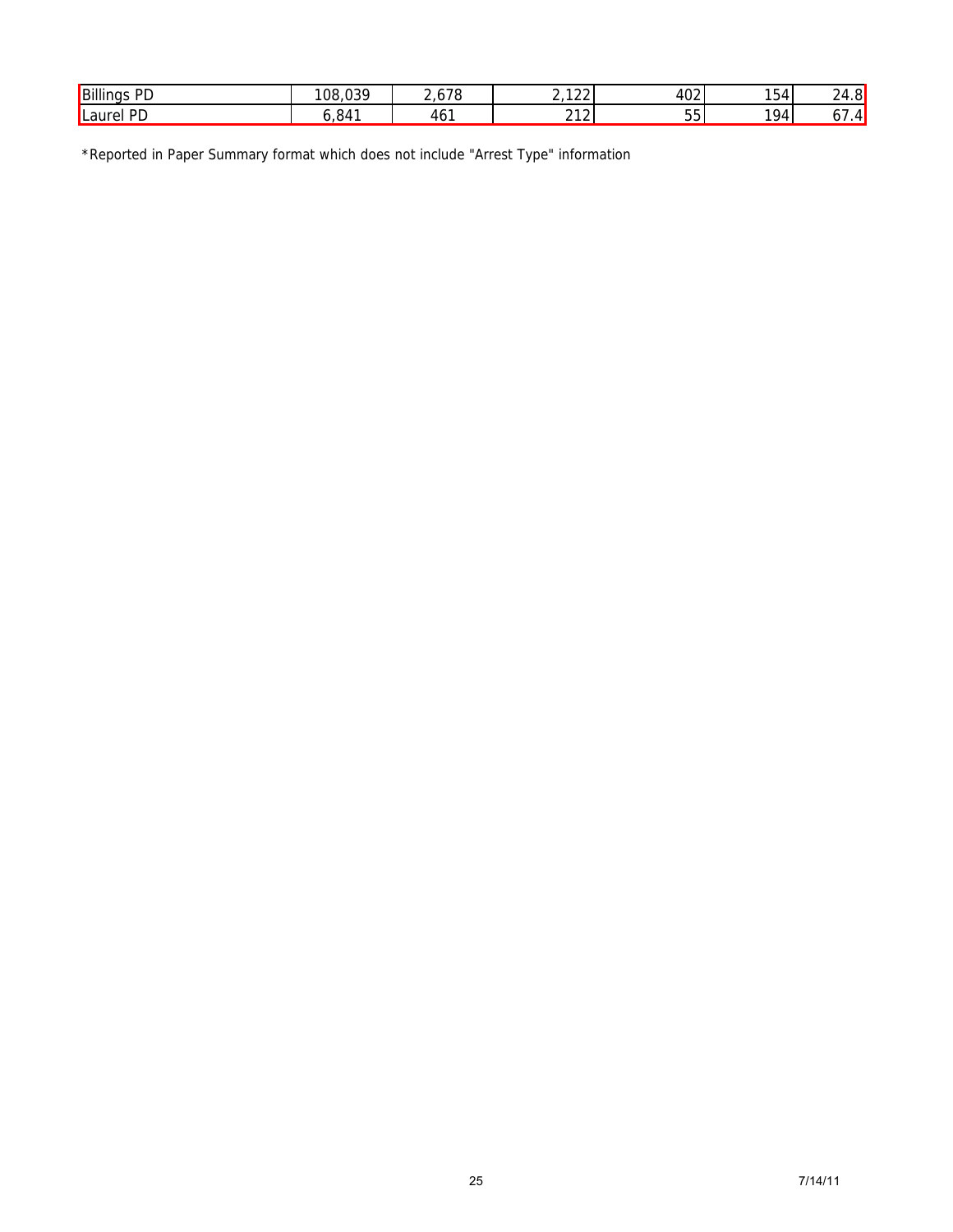# Montana Board of Crime Control

Governor Appointed Members (Area code is 406 unless indicated otherwise)

#### **Mike Anderson**

State Auditor's Office Chief Investigator 2 Beaver Creek Blvd Havre, MT 59501 Phone: 444-0172 Fax: 444-3497 Representing: Public Member, Chairperson Term Expires: 1/1/2013

#### **Mikie Baker-Hajek**

Citizen P.O. Box 2806 Great Falls, MT 59403 Representing: Community Based **Organization** Term Expires: 1/1/2013

#### **Steve Bullock**

Attorney General 215 North Roberts P.O. Box 210401 Helena, MT 59620-1401 Phone: 444-2026 Fax: 444-3549 Representing: Attorney General Term Expires: 1/1/2013

#### **Pam Carbonari**

Citizen P.O. Box 2445 Kalispell, MT 59903 Phone: 755-8941 Fax: 755-6052 Representing: Local Government, Youth Justice Council Chairperson Term Expires: 1/1/2013

#### **Jim Cashell**

Gallatin County Sheriff 615 South 16<sup>th</sup> Avenue Bozeman, MT 59715 Phone: 582-2125 Fax: 582-2126 Representing: Local Law Enforcement Term Expires: 1/1/2013

#### **Brenda Desmond**

4<sup>th</sup> Judicial District Standing Master 200 West Broadway Missoula, MT 59802 Phone: 258-4728 Fax: 258-4739 Representing: Judge/Judiciary Term Expires: 1/1/2015

#### **Lynn Erickson**

Probation Officer 1707 N  $1^{\text{st}}$  St Ste A Hamilton, MT 59840 Phone: 363-2882 ext. 204 Fax: 228-4601 Representing: Local Law Enforcement Term Expires: 1/1/2013

#### **Mike Ferriter**

Department of Corrections Director 5 South Last Chance Gulch P.O. Box 201301 Helena, MT 59620-1301 Phone: 444-3901 Fax: 444-4920 Representing: Law Enforcement Term Expires: 1/1/2015

#### **Harold Hanser**

Citizen 624 Avenue C Billings, MT 59102 Phone: 259-9655 Representing: Public Representative Term Expires: 1/1/2013